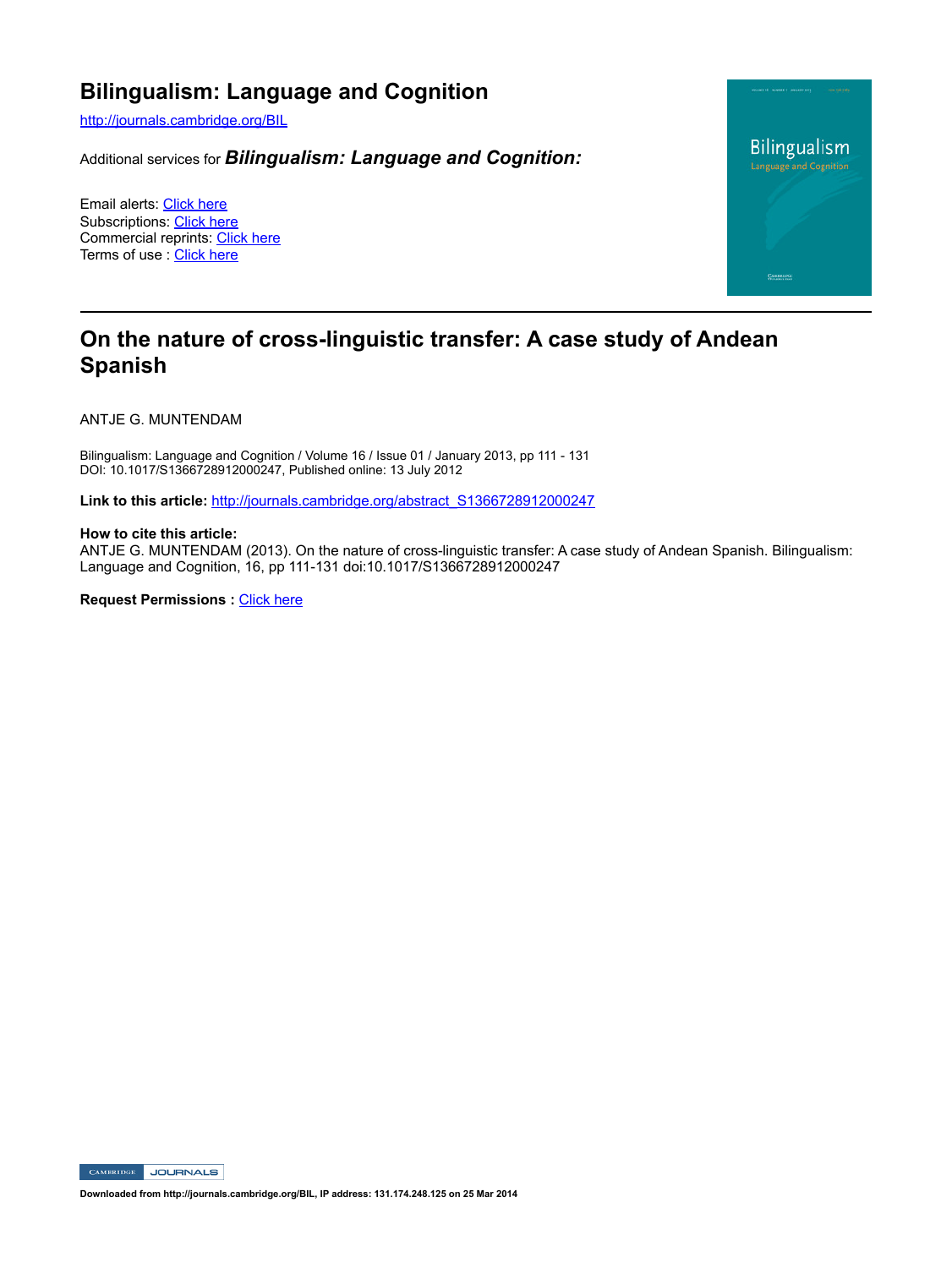# **On the nature of cross-linguistic transfer: A case study of Andean Spanish**<sup>∗</sup>

ANTJE G. MUNTENDAM *Radboud University Nijmegen*

(Received: September 22, 2010; final revision received: April 8, 2012; accepted: April 20, 2012; first published online 13 July 2012)

*This paper presents the results of a study on cross-linguistic transfer in Andean Spanish word order. In Andean Spanish the object appears in preverbal position more frequently than in non-Andean Spanish, which has been attributed to an influence from Quechua (a Subject–Object–Verb language). The high frequency of preverbal objects could be explained by focus fronting. The main syntactic properties of focus fronting in Spanish are weak crossover and long distance movement. Two elicitation studies designed to test for these properties in non-Andean Spanish, Andean Spanish and Quechua show no evidence of syntactic transfer from Quechua into Andean Spanish. Rather, the analysis of naturalistic data and an elicitation study on question–answer pairs show that there is pragmatic transfer from Quechua into Andean Spanish. The study has implications for theories of syntax and language contact, and especially for the debate on the nature of cross-linguistic transfer.*

Keywords: language contact, syntax, pragmatics, Andean Spanish, Quechua

#### **1. Introduction1**

Within the field of language contact there has been a discussion about the nature of cross-linguistic transfer and linguistic vulnerability. The discussion revolves around the question of what can (and what cannot) be transferred from one language to another. There is especially a lack of consensus about the possibility of (direct) syntactic transfer. There are essentially two positions regarding the possibility of syntactic transfer. One position, which was originally proposed by Thomason and Kaufman (1988), is that syntactic transfer is possible. Thomason and Kaufman (1988) argue that "anything can be transferred from any language to any other language" (Thomason & Kaufman, 1988, p. 14). This position is restated in later work by Thomason (1997, 2001, 2008), as well as in Campbell (1993) and Harris and Campbell (1995). The other position, whose main proponents are Prince (1988, 1992, 1998) and Silva-Corvalán (1993, 1994,

\* This research has been funded by Letterenfonds (Leiden University, 2000–2001), Leids Universiteits Internationaal Studie Fonds (2000– 2001), Spanish, Italian and Portuguese Summer Research Fellowship (University of Illinois at Urbana–Champaign, 2004), Tinker Field Research Grant (University of Illinois at Urbana–Champaign, 2004), Dissertation Travel Grant (University of Illinois at Urbana– Champaign, 2006), and the Royal Netherlands Academy of Arts and Sciences (KNAW). I would like to thank Karlos Arregi, Rakesh Bhatt, Silvina Montrul, Pieter Muysken, three anonymous reviewers, and Carmen Silva-Corvalán for their useful comments on previous versions of this paper. Any errors are, of course, my own responsibility.

<sup>1</sup> A preliminary analysis of the data was presented in Muntendam (2008a, b, 2009).

1998, 2008), is that syntax is relatively impermeable to influence from another language. Prince and Silva-Corvalán argue that direct syntactic transfer is rare and that transfer is often limited to a transfer of pragmatic uses.

The issue has not been resolved; there seems to be support for both positions. Thomason and Kaufman (1988) and Thomason (2001, 2008) cite various cases of what seems to be syntactic transfer. Among these cases are a change from S(ubject)O(bject)V(erb) to SVO word order in Finnish under Indo-European influence, and a change from SVO to SOV word order in Austronesian languages of New Guinea under Papuan influence (Bradshaw, 1979, cited in Thomason & Kaufman, 1988, p. 55). However, based on a study of the English of Yiddish–English bilinguals, Prince (1988, 1992, 1998) argues that what at first seems to be syntactic transfer often turns out to be pragmatic or lexical transfer. Silva-Corvalán (1993, 1994, 1998, 2008) reaches a similar conclusion in her study on the Spanish of Spanish–English bilinguals in the United States. She argues that "speakers of the secondary language *simplify* or *overgeneralize* grammatical rules but do not introduce elements which cause radical changes in the system of this language" (Silva-Corvalán, 1993, p. 20). The issue concerning the possibility of direct syntactic transfer is a complex one that is not easily solved because we often lack the data to determine the exact nature of cross-linguistic transfer. The type of data needed to settle the issue is data that allow us to tease apart syntactic properties from pragmatic properties.

Address for correspondence:

Centre for Language Studies, Radboud University Nijmegen, Postbus 9103, 6500 HD Nijmegen, The Netherlands *a.muntendam@let.ru.nl*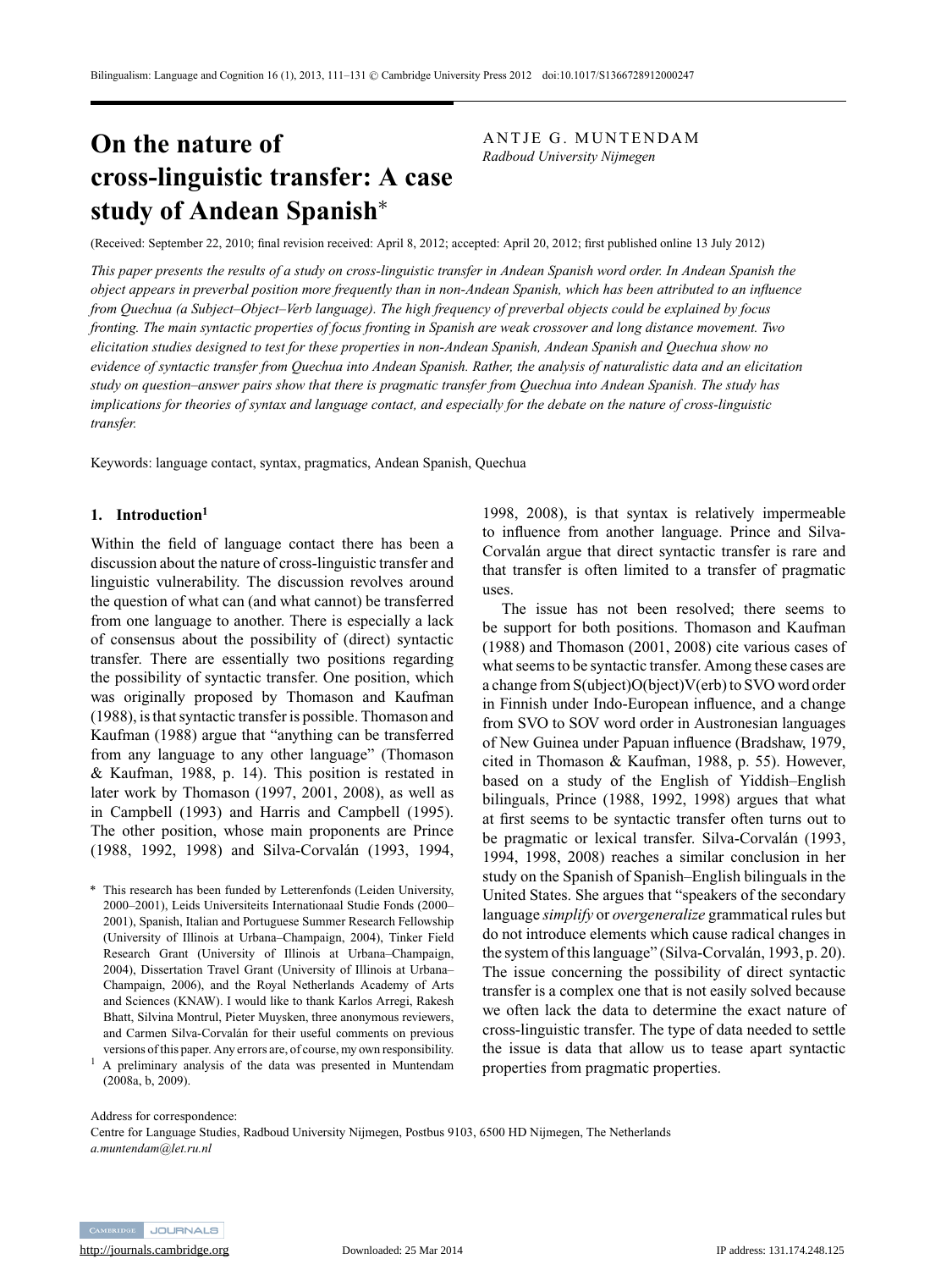This paper presents a case study of transfer of word order in Andean Spanish, taking into account both syntactic and pragmatic properties. The canonical word order of non-Andean Spanish is SVO. In Andean Spanish, the object frequently appears in preverbal position, giving rise to alternative word orders, such as OVS:

(1) Al gallo come el zorro. to.the rooster eats the fox "The fox eats the rooster."

Previous studies (Camacho, 1999; Escobar, 2000; Muysken, 1984; Ocampo & Klee, 1995) have attributed this phenomenon to an (indirect) influence of Quechua, where the object typically precedes the verb. However, they have not discussed in detail which linguistic properties are transferred. It is important to ask this question because the answer will provide a better understanding of the mechanisms of language contact. The focus of this paper is on the difference between the syntax and pragmatics of word order. The syntax of word order refers to the structure of the different word orders: the same surface word order does not necessarily have the same syntactic structure in different languages. The pragmatics of word order refers to the use and interpretation of the different word orders. In non-Andean Spanish alternative word orders (e.g. OVS) are possible, but fronted elements encode focus or topic (when used with a resumptive pronoun). Given that focus fronting could explain the high frequency of preverbal objects in Andean Spanish, we need to study focus fronting in this variety, in non-Andean Spanish and in Quechua.

This study attempts to separate syntactic transfer from pragmatic transfer. Specific syntactic and pragmatic properties are studied to determine the nature of transfer from Quechua into Andean Spanish. The paper is organized as follows: In Section 2, word order, topic and focus in Spanish are discussed. Section 3 deals with word order, topic and focus in Quechua. In Section 4, the research questions and hypotheses of the study are presented. In Section 5, the methodology used for the data collection is discussed. Section 6 is dedicated to the results of the studies on the syntax and pragmatics of focus in non-Andean Spanish, Andean Spanish and Quechua. Finally, Section 7 contains a summary of the main findings and the conclusions, as well as a discussion of the limitations of the study.

## **2. Word order, topic and focus in Spanish**

The canonical word order of non-Andean Spanish is SVO. Following Zagona (2002), we assume that the verb moves to INFL, where the verb features of INFL are checked, and the subject moves to the Specifier of IP to check its D-features (Zagona, 2002, p. 207):2

$$
(2) \ \left[ {_{\rm IP}}\ S_j\ \left[ {_{\rm INFL}}\ v_i + {\rm INFL} \right]\left[ {_{\rm VP}}\ t_j\ \left[ {_{\rm V^{\prime}}}\ t_i\ O\text{-}\right] \right] \right]
$$

Alternative word orders are possible to encode topic and focus. In non-Andean Spanish there are three strategies to encode focus: (i) the focus can appear at the end of the sentence where it receives nuclear stress, (ii) the intonation and the place of the stress can be changed, a strategy that is called stress strengthening, and (iii) the focus can appear at the beginning of the clause via focus fronting. These strategies are discussed below.

#### *2.1 Nuclear stress rule*

The first strategy used to mark focus involves prosodic prominence and the nuclear stress rule. According to Chomsky (1971), Jackendoff (1972) and Zubizarreta (1998), focus is the non-presupposed information, while the rest of the sentence is presupposed information, i.e. information that is shared by the speaker and the listener. Question–answer pairs help us determine the focus–presupposition structure of a sentence. The focus of a declarative sentence is that part of the sentence that replaces the *wh*-phrase in the question (Rooth, 1996; Zubizarreta, 1998). Question (3) below elicits broad focus (i.e. focus on the entire sentence), (4) narrow focus on the VP, and (5) narrow focus on the object:

(3) a.  $\sqrt{2}$  Qué pasó?

"What happened?"

- b.  $\lceil$  Juan leyó el libro.] "Juan read the book."
- (4) a. ¿Qué hizo Juan?
	- "What did Juan do?"
	- b. Juan  $\lceil_F \text{ley} 6 \text{ el libro} \rceil$ .

"Juan read the book."

(5) a. ¿Qué leyó Juan? "What did Juan read?"



<sup>2</sup> The following symbols and abbreviations are used in the example annotations: ?? = not fully acceptable;  $*$  = unacceptable;  $*( ) =$ unacceptable without the material within parentheses;  $(*)$  = unacceptable with the material within parentheses;  $1, 2, 3$  = first, second, third person;  $AC =$  accusative;  $AG =$  agent;  $CAUS =$  causative;  $CP =$  complementizer phrase;  $D =$  determiner;  $DT =$  dative;  $DIR =$ direction;  $DP =$  determiner phrase;  $EVID =$  evidential;  $F =$  focus;  $FOC = focus$ ;  $FUT = future$ ;  $GE = genitive$ ; INFL = inflection;  $IP = inflection phrase$ ;  $NOM = nominalizer$ ;  $PAST = past tense$ ;  $PL =$ plural;  $pos = possessive$ ;  $pros = progressive$ ;  $Q = question$ ;  $QP =$ quantifier phrase;  $SG = singular$ ;  $TOP = topic$ ;  $V = verb$ ;  $VP = verb$ phrase.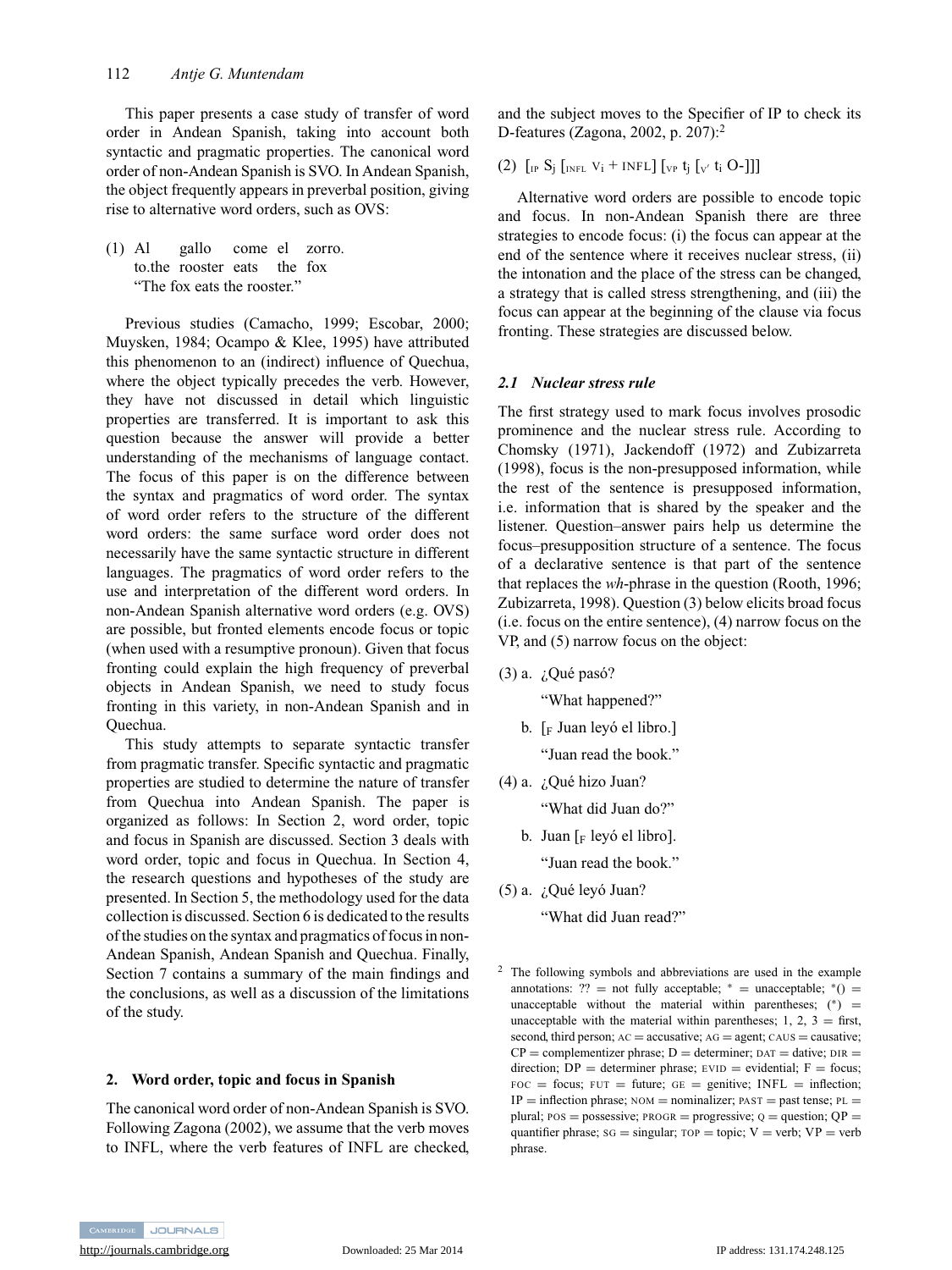b. Juan leyó  $\lceil_F e \rceil$  libro].

"Juan read the book."

Zubizarreta (1998, 1999) makes a distinction between neutral focus (the focus that is identified by a *wh*question, as in the examples above) and contrastive focus. Contrastive focus denies information in the presupposition and provides new information. Example (6) is based on Zubizarreta (1999, p. 4228, example (58)). Sentence (6b) contradicts (6a) and has a contrastive focus interpretation. It is not the case that Juan read a magazine; Juan read a book.

(6) a. Juan leyó una revista.

"Juan read a magazine."

b. Juan leyó  $\lceil_F \text{un libro} \rceil$  (no una revista).

"Juan read a book (not a magazine)."

Prosodic prominence is important in identifying focus in Spanish (Cinque, 1993; Zubizarreta, 1998, 1999). Neutral focus is indicated by neutral nuclear stress. Nuclear stress is the stress that is associated with the most prominent word in the intonation group (Zubizarreta, 1998, 1999). It falls on the most deeply embedded constituent (Cinque, 1993), which in Spanish is the rightmost constituent. Contrastive stress is indicated by emphatic stress and is relatively free; it can occur on any morpheme (Zubizarreta, 1999, pp. 4229–4230).

To focus it, the subject can appear at the end of the sentence, where it receives nuclear stress, as shown in (7). Sentence (7b), which has word order VOS, is an answer to question (7a). The subject receives narrow focus.

(7) a. ¿Quién leyó el libro?

"Who read the book?"

b. Leyó el libro [F Juan]. read the book Juan "Juan read the book." (based on Zubizarreta, 1999, p. 4232).

The order VOS is derived from SVO via A -movement of the object (Zagona, 2002, pp. 255–256):

(8) a. 
$$
[V O_i [S [t_v t_i]]]
$$
\nb.  $[Leyo_i [el libro_j t_i [v_i Juan t_i t_j]]]$ .\nread<sub>i</sub> the book Juan "Juan read the book."

In (8) the verb moves to INFL, the object moves to a position outside the VP and the subject stays in the Specifier of VP (Zagona, 2002, p. 255). This movement is prosodically motivated (Zubizarreta, 1998, 1999); the word order is changed to align the focused element, *Juan*, with nuclear stress. According to Zubizarreta (1998, 1999), VOS is the only possible word order in response to (7a) (Zubizarreta, 1998, p. 125; 1999, p. 4233). There is, however, another option, which involves stress strengthening.

#### *2.2 Stress strengthening*

A second strategy to encode focus is changing the intonation and the location of the nuclear stress (Zagona, 2002, p. 211). In (9b), which is an answer to (9a), SVO is used, but the intonation and the location of the stress are changed: the stress is on the subject.

(9) a. ¿Quién leyó el libro?

"Who read the book?"

b.  $\lceil_{\text{F}}$  Juan] leyó el libro.

"Juan read the book."

This strategy corresponds to what Cinque (1993), Reinhart (1997) and Neeleman and Reinhart (1998) call stress strengthening: an element without the main stress is strengthened. Example (9b) above sounds natural as an answer to question (9a); the focus does not receive a contrastive interpretation, against Zubizarreta (1998, 1999), who argues that the order SVO cannot be used as an answer to (9a). In her view, the subject necessarily receives a contrastive focus interpretation (Zubizarreta, 1998, p. 20; 1999, p. 4229).

## *2.3 Fronting*

A third strategy to mark focus is focus fronting, in which a constituent is preposed to the left periphery of the sentence and assigned (contrastive) stress. The constituent that moves has a [Foc] feature (Rizzi, 1997). The constituent moves in syntax to check this feature. In the semantic/pragmatic component, the moved constituent is interpreted as focused (because of its [Foc] feature). In non-Andean Spanish focus fronting is possible for the object and the subject, as shown in (10a) and (10b), respectively, but not for the VP, as shown in (10c):

| $(10)$ a. [F El libro] leyó Juan.   |
|-------------------------------------|
| the book read Juan                  |
| b. $\lceil_{F}$ Juan leyó el libro. |
| Juan read the book                  |
| c. * [F Leyó el libro] Juan.        |
| read the book Juan                  |
| "Juan read the book."               |
|                                     |

In non-Andean Spanish, focus fronting is similar to a construction with a left-dislocated topic. Topic is what the sentence is about, whereas comment is what is said about the topic (Rizzi, 1997; Zubizarreta, 1999). The

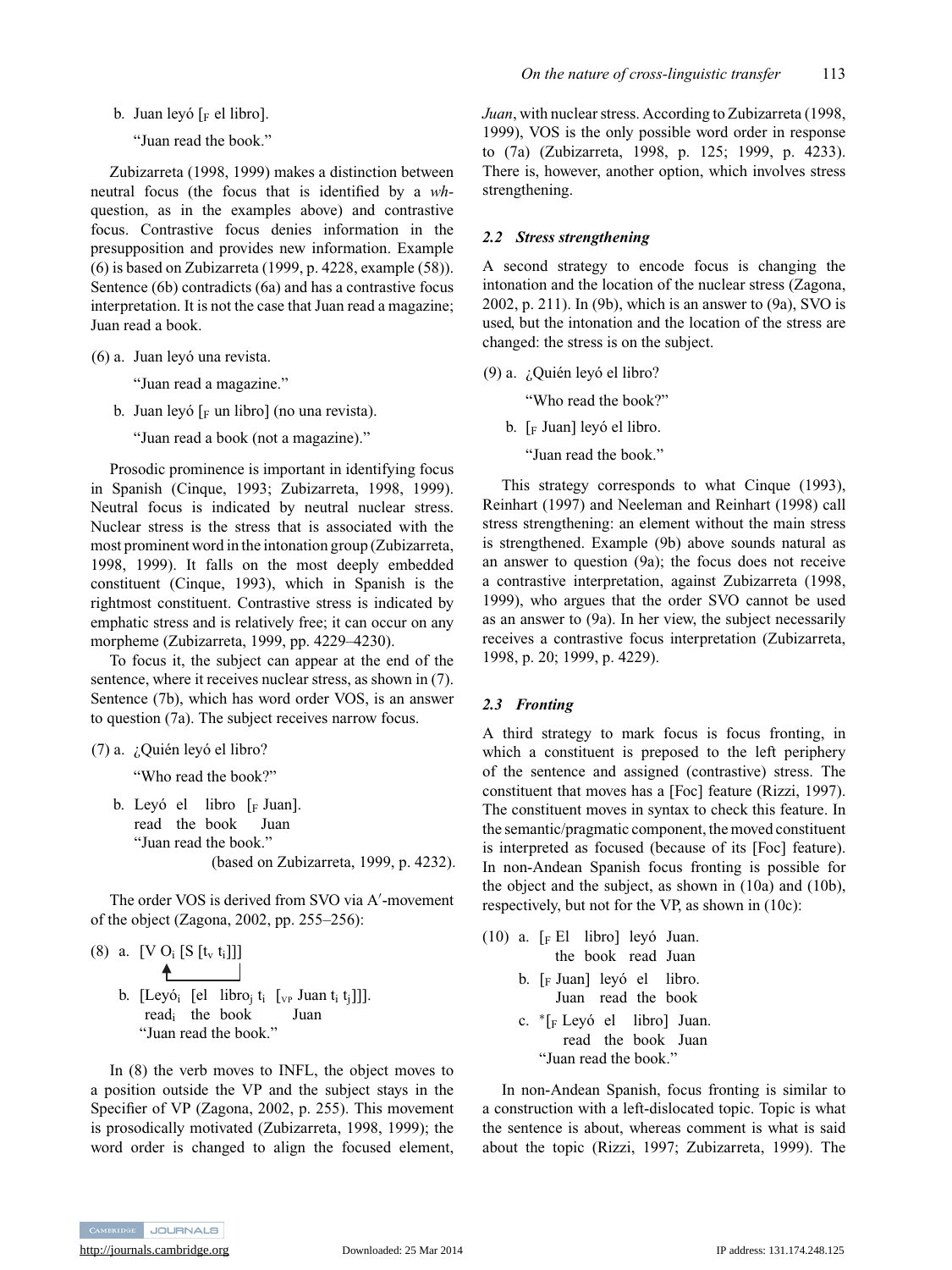topic–comment structure in Spanish also involves the left periphery of the sentence, as shown in (11). According to Zagona (2002), clitic left-dislocation does not involve movement. In her view, left-dislocated topics are basegenerated as adjuncts (Zagona, 2002, p. 226). In (11), the topic is a direct object. As shown in (11b), the topic is adjoined to IP and co-indexed with a *pro* in the VP, which is licensed by the clitic *lo* in INFL.

- (11) a. El libro, lo leyó Juan. the book it read Juan
	- b.  $\left[\text{IP El libro}_i\right]\left[\text{IP [NFL lo ley6 [VP] pro}_i\right]\text{t}_v\text{ Juan}]]$ . "The book, Juan read it."

(based on Zubizarreta, 1999, p. 4220)

One of the differences between topic and focus in Spanish is that a topic occurs with a resumptive pronoun, whereas focus does not. If the topic is the direct object of the sentence, the resumptive pronoun is required, see (12). As shown in (13), focus cannot appear with a resumptive pronoun (Rizzi, 1997; Zagona, 2002; Zubizarreta, 1999):

- (12) Tu libro, <sup>∗</sup>(lo) he comprado. your book it I.have bought "Your book, I bought it."
- (13)  $\lceil F \rceil$  libro] (\*lo) he comprado. your book it I.have bought "YOUR BOOK I bought."

In Spanish the preposed focal element must be adjacent to the verb, while clitic left-dislocation does not require adjacency to the verb. In other words, focus leads to subject–verb inversion, whereas clitic left-dislocation does not (Zagona, 2002; Zubizarreta, 1999). Example (14), with the subject between the preposed object and the verb, is unacceptable; (15) is acceptable:

- (14)  $*$ [F El libro] Juan leyó. the book Juan read "Juan read the book."
- (15) El libro, Juan lo leyó. the book Juan it read "The book, Juan read it."

There can be more than one topic in a sentence, as is shown in (16a), but there can only be one focus (Rizzi, 1997; Zagona, 2002; Zubizarreta, 1999). The sentence with two foci in (16b) is unacceptable.

- (16) a. El libro, a Juan, el domingo, se lo daré. "The book, to Juan, Sunday, I will give it to him."
	- b.  $*$ [F A Juan] [F el libro] daré. to Juan the book I.will.give "To Juan the book I will give."

(based on Rizzi, 1997, p. 290)

A focused element can co-occur with one or more topics (Rizzi, 1997). In Spanish, topic precedes focus (Zagona, 2002; Zubizarreta, 1999):

(17) A Juan,  $\lceil \mathbf{F} \rceil$  el libro] le daré. to Juan the book to.him I.will.give "To Juan, the book I will give."

Furthermore, focus leads to weak crossover effects, whereas topic does not (Rizzi, 1997, p. 290). A crossover configuration arises when a quantified phrase undergoes A -movement across a co-indexed pronoun, as is shown in (18a):



In (18b), an example of focus fronting, the quantified phrase *a cada niño* "each child" undergoes A - movement crossing the co-indexed pronoun *su* "his". The quantified phrase c-commands both the co-indexed pronoun and the trace; both are interpreted as variables bound by the quantified phrase. The pronoun does not c-command the trace, which results in weak crossover violations. These sentences typically lead to (weak) unacceptability, with variation among speakers.

Topics do not lead to weak crossover effects (Rizzi, 1997, p. 290), as is illustrated by the full acceptability of (19):

(19) A cada niño, su madre lo aprecia. to each child his mother him appreciates "Each child, his mother appreciates him."

Another syntactic property of focus fronting in Spanish is the possibility of long distance movement of object and subject. The acceptability of (20) shows that in non-Andean Spanish long distance movement of the object or subject is possible with focus fronting. In (20a), the object is displaced from its position in the VP of the subordinate clause (as is indicated by the co-indexed trace left behind) and preposed to the left periphery of the main clause. In (20b), the subject is moved. In non-Andean Spanish, long distance movement of the VP is not allowed.

- (20) a.  $[F]$  Este libro]<sub>i</sub> creo  $[C]$ <sub>CP</sub> que leyó Juan t<sub>i</sub>]. this book I.think that read Juan "I think Juan read this book."
	- b.  $\lceil$ F Juan] creo  $\lceil$ que leyó el libro]. Juan I.think that he.read the book "I think Juan read the book."

CAMBRIDGE JOURNALS

<http://journals.cambridge.org> Downloaded: 25 Mar 2014 IP address: 131.174.248.125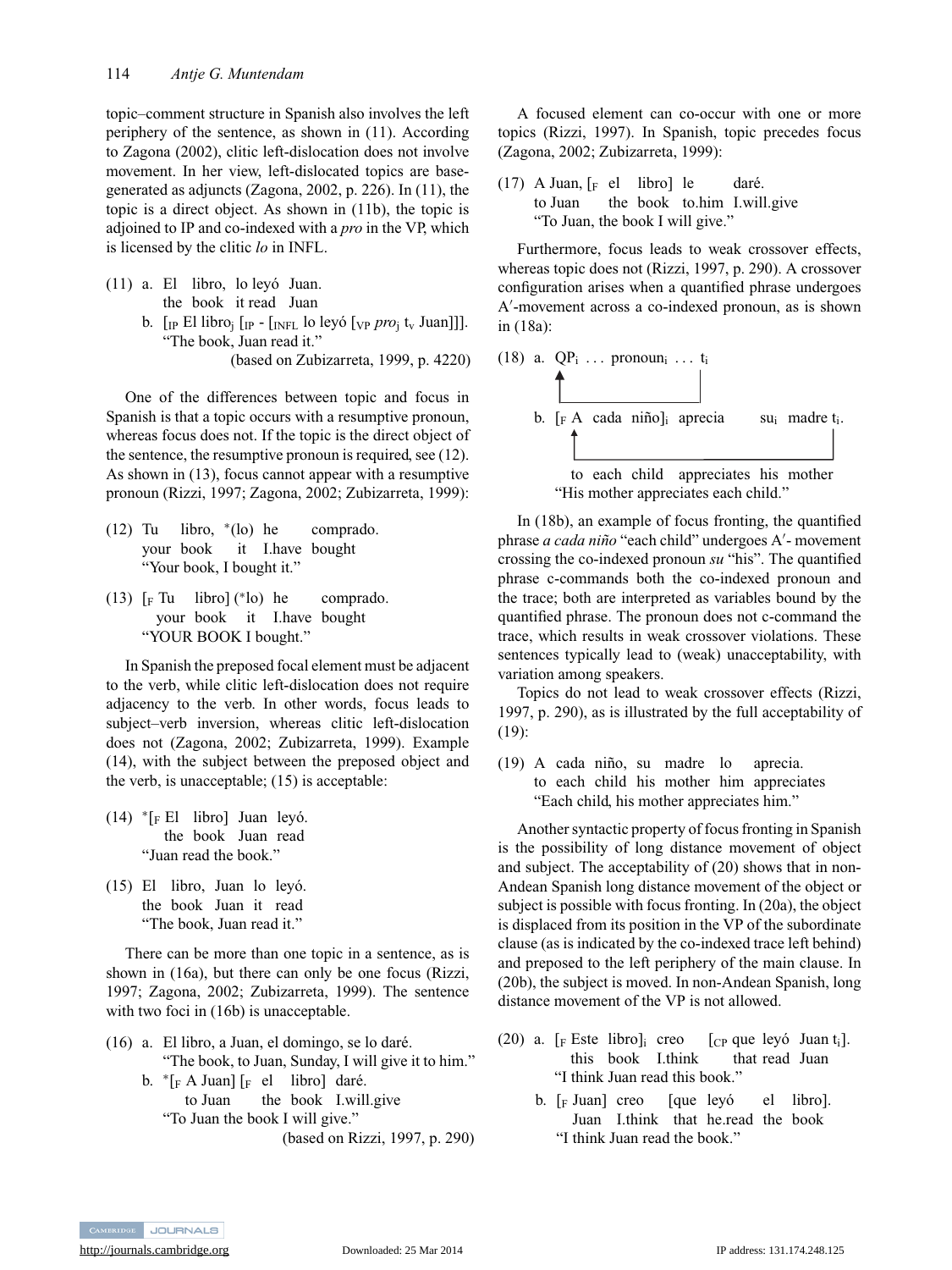Of the strategies to encode focus in Spanish, focus fronting is particularly relevant to the present study because it could explain the high frequency of preverbal objects. The main syntactic properties of focus fronting in Spanish, which are sensitivity to weak crossover and long distance movement, are used to study a possible syntactic transfer from Quechua into Andean Spanish.

#### **3. Word order, topic and focus in Quechua**

The Quechua language family is spoken in the Andes of Colombia, Ecuador, Peru, Bolivia, Chile and Argentina. Torero (1964) distinguishes two main branches: Quechua I and II. Quechua I is spoken in the central highlands of Peru, and Quechua II to the north and south of Quechua I (Adelaar & Muysken, 2004).

The canonical word order of Quechua is SOV, but in main clauses the word order is relatively free; other word orders are possible for discourse reasons (Cerrón-Palomino, 1987). In many varieties of Quechua topic and focus are encoded morphologically and syntactically. The morpheme *-qa* is used to mark topics, whereas focus is marked by the morpheme *-mi*, which also has an evidential meaning.3 As an evidential *-mi* expresses direct experience or direct information (Faller, 2002; Muysken, 1995; Weber, 1996). The suffix *-mi* appears at the end of a phonological word and cannot co-occur with a topic marker within the same word. According to Muysken (1995, p. 378), "although other particles can contribute to focus, the evidentials are most directly involved in marking focus".

The morpheme *-mi* is limited to one per clause (Muysken, 1995), as shown by the unacceptability of (21). There can, however, be more than one *-qa* per clause, as (22) shows. Both *-mi* and *-qa* are restricted to main clauses or subordinate clauses with tensed verbs, and cannot occur within nominalizations (Lefebvre & Muysken, 1988), see (23).

(21) <sup>∗</sup>Papa-ta-**m** miku-n-**mi** potato-AC-FOC/EVID eat-3SG-FOC/EVID Mariya-**m**. Maria-FOC/EVID "It is potatoes that Maria eats."

(Sánchez, 2010, p. 48)

(22) Runa-**qa** wasi-ta-**qa** ruwa-rqa-n. man-TOP house-AC-TOP build-PAST-3SG "As for the man, he built the house." (Sánchez, 2010, p. 45) (23) <sup>∗</sup>[Huwan-pa papa-ta**-qa/m** Juan-GE potato-AC-TOP/FOC/EVID miku-sqa-n-ta] yacha-ni. eat-NOM-3SG-AC know-1SG "I know that, potatoes, Juan eats."

(Sánchez, 2010, pp. 44–48)

Topic and focus can co-occur within a sentence, following the pattern in (24) below, which indicates that there can be no more than two phrases marked by *-qa* at the beginning of the sentence. After the *-qa* phrase(s), there can be a verb or a constituent marked with -*mi* and up to three other phrases with *-qa*. An example is given in (25).

(24)  ${X-qa^{0-2}}$ {V/XP}-EVID/FOC ...  ${Z-qa^{0-3}}$ }

(Muysken, 1995, p. 385)

(25) Chay runa-**qa** Ayakuchu-ta-**n** ri-n. that man-TOP Ayacucho-AC-EVID/FOC go-3SG "That man is going to Ayacucho."

(Muysken, 1995, p. 385)

Focused elements and topics such as those in (26) and (27), respectively, can remain *in situ*. In (26), with SOV order, the direct object is marked for focus. In (27), the direct object is marked as topic.

(26) Pidru wasi-ta**-n** ruwa-n. Pedro house-AC-FOC make-3sG "It is a house that Pedro builds."

(Muysken, 1995, p. 380)

(27) Pirdu-m wasi-ta**-qa** ruwa-rqa-n. Pirdu-FOC house-AC-TOP make-PAST-3SG "It was Pedro who built the house." (Sánchez, 2010, p. 71)

Following Kayne (1994) and Sánchez (2010), we assume that the representation of canonical SOV is as in (28). The object starts as complement of V and moves to the Specifier of the first VP. The subject appears in the Specifier of *vP*; the verb stays within the VP (Sánchez, 2010).

(28) Mariya papa-ta ranti-chka-n. Mariya potato-AC buy-PROGR-3SG  $\int_{V}$ P Mariya  $\int_{V'} v \int_{V}$  papata<sub>i</sub>  $\int_{V'} v$ rantichkan t<sub>i</sub>]]]]. "Mariya is buying potatoes."

(Sánchez, 2010, p. 14)

Topic and focus can also be preposed to the left periphery of the sentence. In (29), the direct object is preposed and marked with *-mi* to encode focus, resulting in the order OSV; in (30) the preposed direct object is marked with *-qa* to express topic. Object fronting in Quechua can also give rise to OVS. The subject can also move for focus reasons, resulting in SOV. Finally,



<sup>3</sup> The affix *-mi* is realized as -*m* or *-n* when it is preceded by a vowel, and as -*mi* when it is preceded by a consonant (Muysken, 1995, p. 379).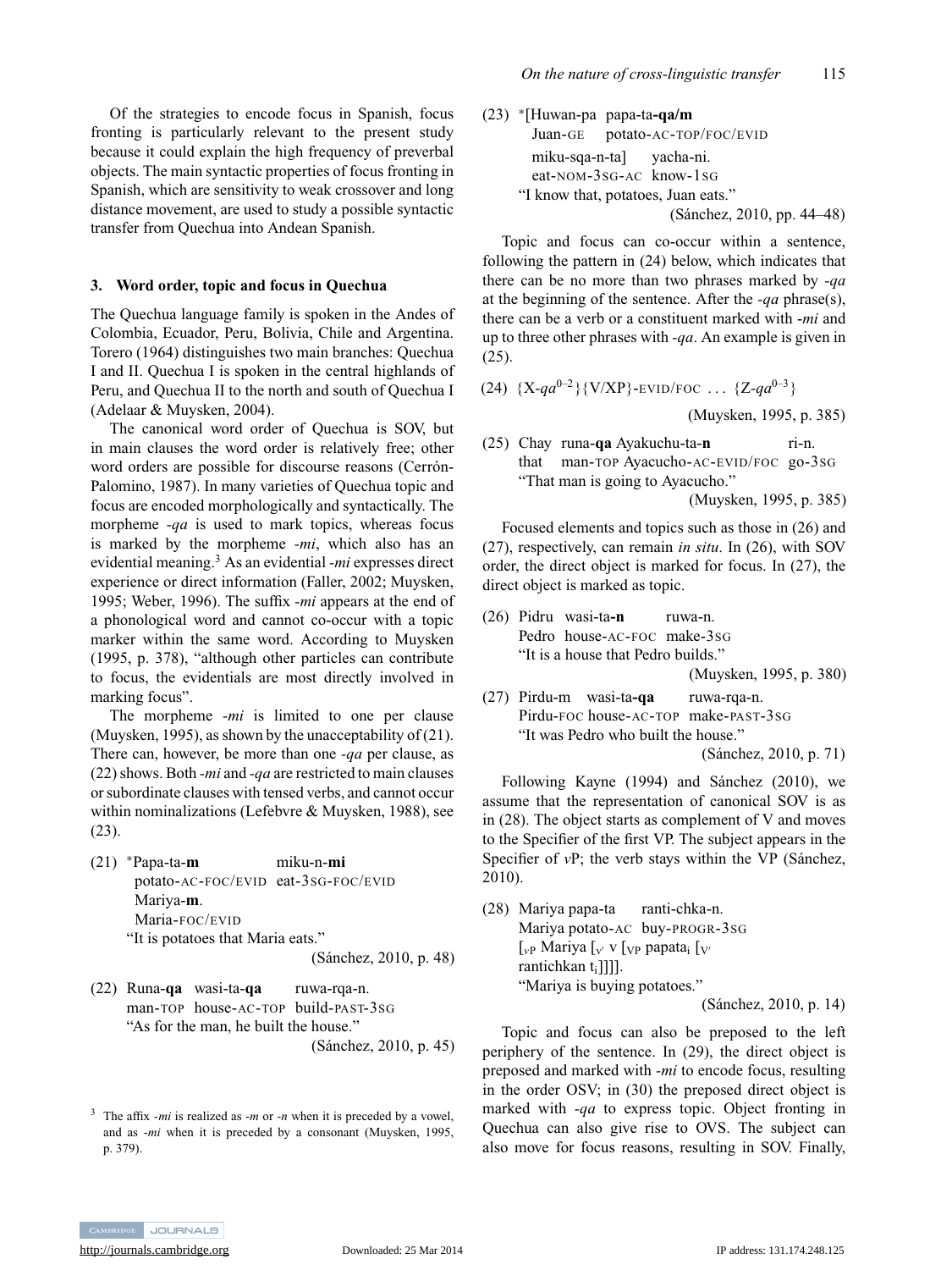in Quechua verb fronting is possible as well, giving rise to VOS and VSO, as in (31):

- (29) T'anta-ta-m Huwan miku-ru-n. bread-AC-FOC Juan eat-PAST-3SG "It was bread that Juan ate." (Sánchez, 2010, p. 65)
- (30) Wasi-ta-qa Pirdu-m ruwa-rqa-n. house-AC-TOP Pirdu-FOC build-PAST-3SG "The house, Pedro built."

(Sánchez, 2010, p. 71)

(31) Upya-ru-n-mi wamra yaku-ta. drink-PAST-3SG-FOC boy water-AC "The boy drank the water." (Sánchez, 2003, p. 35)

As is shown in (32) and (33), respectively, topics can also be moved to a post-verbal position, but focused elements cannot (Muysken, 1995; Sánchez, 2010). In (32), right adjunction of the topic leads to the word order Subject–Indirect Object–Verb–Object. A subject can appear in the right periphery as topic as well, resulting in OVS.

- (32) Mariya-m Xwana-man qu-n Maria-FOC/EVID Juana-DAT give-3SG libru-ta-qa. book-AC-TOP "As for the book, Maria gives it to Juana." (Sánchez, 2010, p. 94)
- (33) <sup>∗</sup>Mariya Xwana-man qu-n libru-ta-n. Maria Juana-DAT give-3SG book-AC-FOC/EVID "It is the book that Maria gives to Juana." (Muysken, 1995, p. 383)

So far we have shown that topic and focus are marked morphologically and/or syntactically in Quechua. For Cuzco and Ayacucho Quechua, it has been argued that topic and focus are not encoded intonationally (Cusihuamán, 1976/2001; O'Rourke, 2005; Parker, 1969). However, Cole (1982) argues that contrastive focus is marked intonationally in Imbabura Quechua, a variety spoken in Ecuador.

Another property of Quechua relevant to the topic of this paper is the existence of nominalizations. Lefebvre and Muysken (1988) characterize nominalizations in Quechua as "mixed categories", because they show properties of both nouns and verbs, as illustrated in (34):

(34) [Mariya-p papa-(ta) ranti-na-n-ta-n]

Mariya-GE potato-AC buy-NOM-3SG-AC-FOC/EVID muna-ni. want-1SG

"I want Maria to buy the potato."

(Sánchez, 2010, p. 104)

The nominalization in (34) is marked accusative, as a noun. The nominalized verb *rantinantan* also has verbal features: it appears with a subject and a direct object, which can also be marked accusative. The nominalization is also specified for Tense. The Tense features are, however, not fully specified; the nominalizing suffix -*na* indicates a relative tense. Specifically, it indicates that the proposition in the nominalized clause happens after the one in the main clause. Given that nominalizations are not fully specified for Tense, they are not full CPs; Sánchez (2010) analyzes them as DPs. Importantly, evidentiality cannot be checked within DPs (Sánchez, 2010).

Lefebvre and Muysken (1988) show that*wh-*movement from the nominalization to the left periphery of the clause is possible:

 $(35)$  **[Pi-qpa-ta**]<sub>i</sub> muna-nki [t<sub>i</sub> platanu] who-GE-AC want-2SG banana ranti-na-n-ta]? exchange-NOM-3SG-AC "Who do you want to buy bananas?" (Lefebvre & Muysken, 1988, p. 161)

Extraction of a constituent out of a nominalized clause for focalization or topicalization is also possible in some varieties of Quechua. Lefebvre and Muysken (1988) show that in Cuzco Quechua, extraction of the subject or the object from a complement clause is allowed, as in (36)– (37). In (36) below the subject is extracted from the complement clause and moved to the main clause. In (37) it is the object that is moved. As shown in (37), the fronted element can optionally be marked morphologically for focus. Extraction from a nominalized clause is also possible in Imbabura Quechua (Cole & Hermon, 1981). According to Lefebvre and Muysken (1988) movement is possible with any verb that assigns case. Embedded verbs, however, cannot be fronted.

- (36) Mariyacha **Xwancha-q-ta**<sup>i</sup> muna-n [ei platanu Maria Juan-GE-AC want-3SG banana ranti-na-n-ta]. exchange-NOM-3SG-AC "Maria wants Juan to buy bananas." (Lefebvre & Muysken, 1988, p. 144)<sup>4</sup>
- (37) Mariyacha **platanu-ta-**(**n**)i muna-n Maria banana-AC-FOC/EVIDi want-3SG [Xwancha-q e<sub>i</sub> ranti-na-n-ta]. Juan-GE exchange-NOM-3SG-AC "Maria wants Juan to buy bananas." (Lefebvre & Muysken, 1983, p. 168; 1988, p. 144)

<http://journals.cambridge.org> Downloaded: 25 Mar 2014 IP address: 131.174.248.125

<sup>4</sup> The fronted subject (*Xwanchaqta*) is marked both genitive (*-q*) and accusative (-*ta*). It is marked genitive because it is extracted from a nominal nominalized clause; it is marked accusative because it is moved out of a complement clause that is marked accusative (Lefebvre & Muysken, 1988).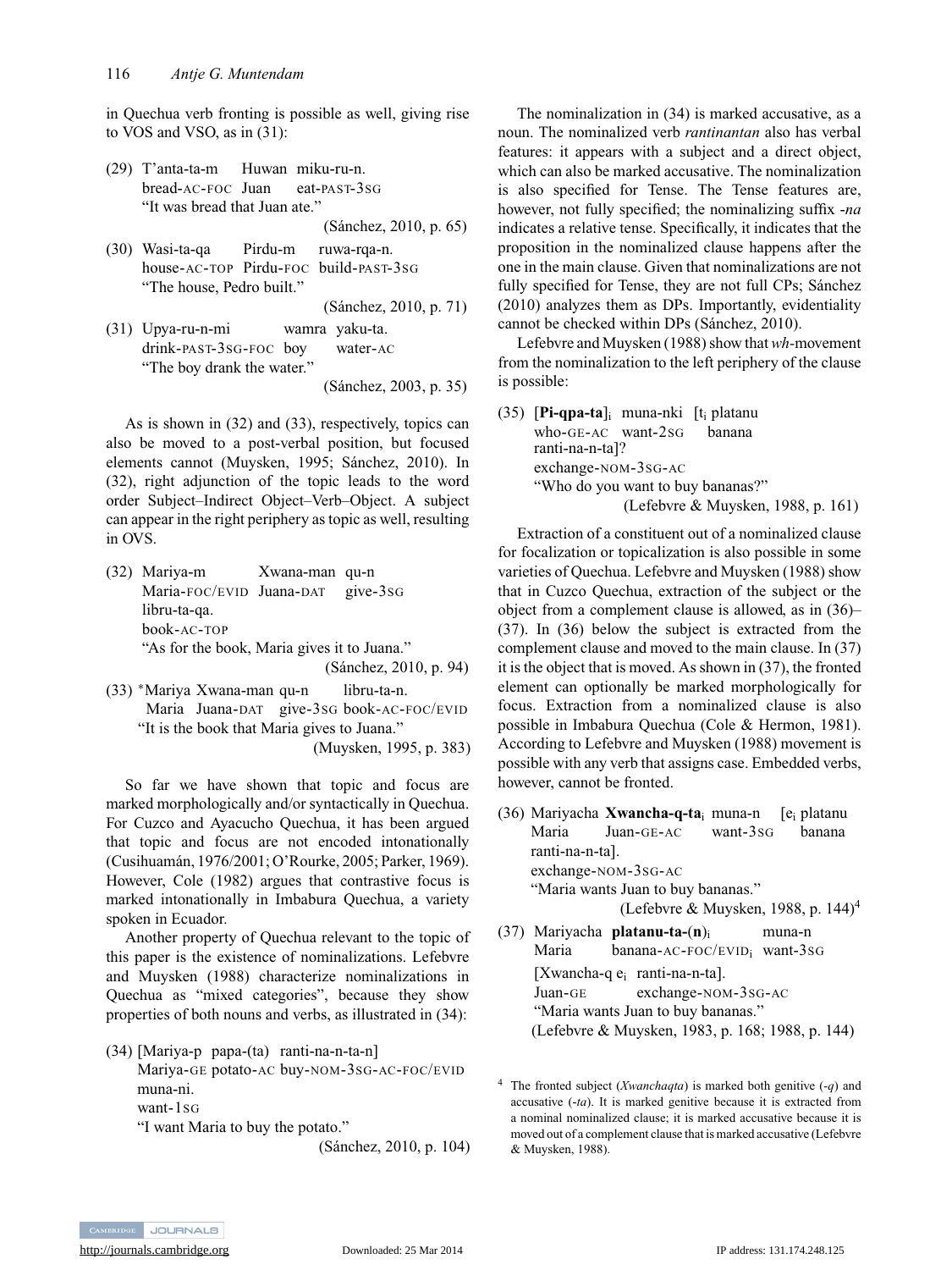Extraction from subordinate clauses with finite verbs is not allowed. Example (38), in which a *wh*-phrase is extracted from a finite clause and moved to the left periphery, is unacceptable. The clause is fully specified for Tense; because it is a CP (and not a DP), the *wh-*phrase does not need to move to the left periphery of the main clause. Extraction for focalization and topicalization is thus only allowed from clauses that are not fully specified for Tense and do not have a C-domain. It should be noted that the examples of extraction in (36)–(38) are not accepted by all Quechua speakers (Sánchez, 2010, p. 128). There thus seem to be dialectal differences.

| $(38)$ *Ima-ta-n                         | muna-nki $\lceil_{CP}$ Mariya |                                    |
|------------------------------------------|-------------------------------|------------------------------------|
| what-AC-FOC/EVID want-2sG                |                               | Maria                              |
| ranti-nqa                                | $chay-ta$ ?                   |                                    |
| exchange-3FUT                            | that-AC                       |                                    |
| "What do you want that Maria shall buy?" |                               |                                    |
|                                          |                               | (Lefebvre & Muysken, 1988, p. 160) |
|                                          |                               |                                    |

#### **4. Research questions and hypotheses**

In Sections 2 and 3 above it was shown that Spanish and Quechua differ with respect to word order and the marking of topic and focus. The canonical word order of non-Andean Spanish is SVO, whereas that of Quechua is SOV. In both languages other word orders are possible for discourse reasons. In non-Andean Spanish, topic and focus are encoded in syntax and phonology. In Quechua, however, topic and focus are encoded in syntax and (in many varieties) in morphology, but not in phonology. In both non-Andean Spanish and Quechua focus fronting seems to be possible. In non-Andean Spanish fronted constituents encode contrastive focus, whereas in Quechua the preverbal constituents are also used in broad focus and narrow neutral focus. The main syntactic properties of focus fronting in non-Andean Spanish are sensitivity to weak crossover and long distance movement. Less is known about the syntactic properties of focus fronting in Quechua.

The question that arises is what happens when the two languages (Spanish and Quechua) are in contact, as in the case of bilingual speakers. The research questions of this study are:

- (i) Is there a transfer from Quechua into Andean Spanish?
- (ii) If there is a transfer, what is the precise nature of the transfer?

There are essentially two hypotheses regarding the influence from Quechua into Andean Spanish. The first hypothesis is that there has been a transfer of both syntactic properties and pragmatic uses. This hypothesis implies that syntax can change in a contact setting. The second hypothesis is that there has been a transfer of pragmatic

uses but not of syntactic properties. Changes in word order do not necessarily imply a change in syntax then.

The pragmatics of word order refers to the given/new and topic/focus interpretations that are assigned to constituents. We have seen above that in non-Andean Spanish fronted constituents have a focus feature and are used in contrastive focus contexts, whereas in Quechua they are also used in broad focus and narrow neutral (i.e. non-contrastive) focus contexts. If fronted constituents are used in more contexts in Andean Spanish than in non-Andean Spanish, and more specifically if they are not exclusively used for contrastive focus, then there is a pragmatic influence from Quechua into Andean Spanish. As discussed above, the fundamental syntactic properties of focus fronting in non-Andean Spanish are weak crossover and long distance movement of the subject and object. If focus fronting in Andean Spanish does not share these syntactic properties with non-Andean Spanish and behaves like Quechua instead, then there is a syntactic influence from Quechua into Andean Spanish.

To test the hypotheses, we collected naturalistic data and elicitation data. In particular, we conducted elicitation studies on weak crossover and long distance movement to study the syntax of focus in Spanish and Quechua (Section 5.1), and we conducted an analysis of naturalistic data and elicited data on question–answer pairs to study the pragmatics of focus (Section 5.2).

The data seem to confirm the second hypothesis that there has been a transfer of pragmatic uses but not of syntactic properties. It will be shown that the transfer from Quechua into Andean Spanish is restricted to the domain of pragmatics; syntactically Andean Spanish is similar to non-Andean Spanish, and there is no evidence for a syntactic transfer from Quechua into Andean Spanish. The data lend support to the position advanced by Prince (1988, 1992, 1998) and Silva-Corvalán (1993, 1994, 1998, 2008).

#### **5. Methodology**

In this section, the methodology used for the data collection is discussed. Section 5.1 is dedicated to the data that were collected to study the syntax of focus, whereas Section 5.2 deals with the data that were collected to study the pragmatics of focus.

### *5.1 Data on the syntax of focus in non-Andean Spanish, Andean Spanish and Quechua*

To study the syntax of focus in Spanish and Quechua oral sentence-judgment tasks on weak crossover and long distance movement were conducted. As discussed in Section 2, sensitivity to weak crossover and long distance movement are the main syntactic properties of focus in Spanish. Below, the participants, stimulus materials

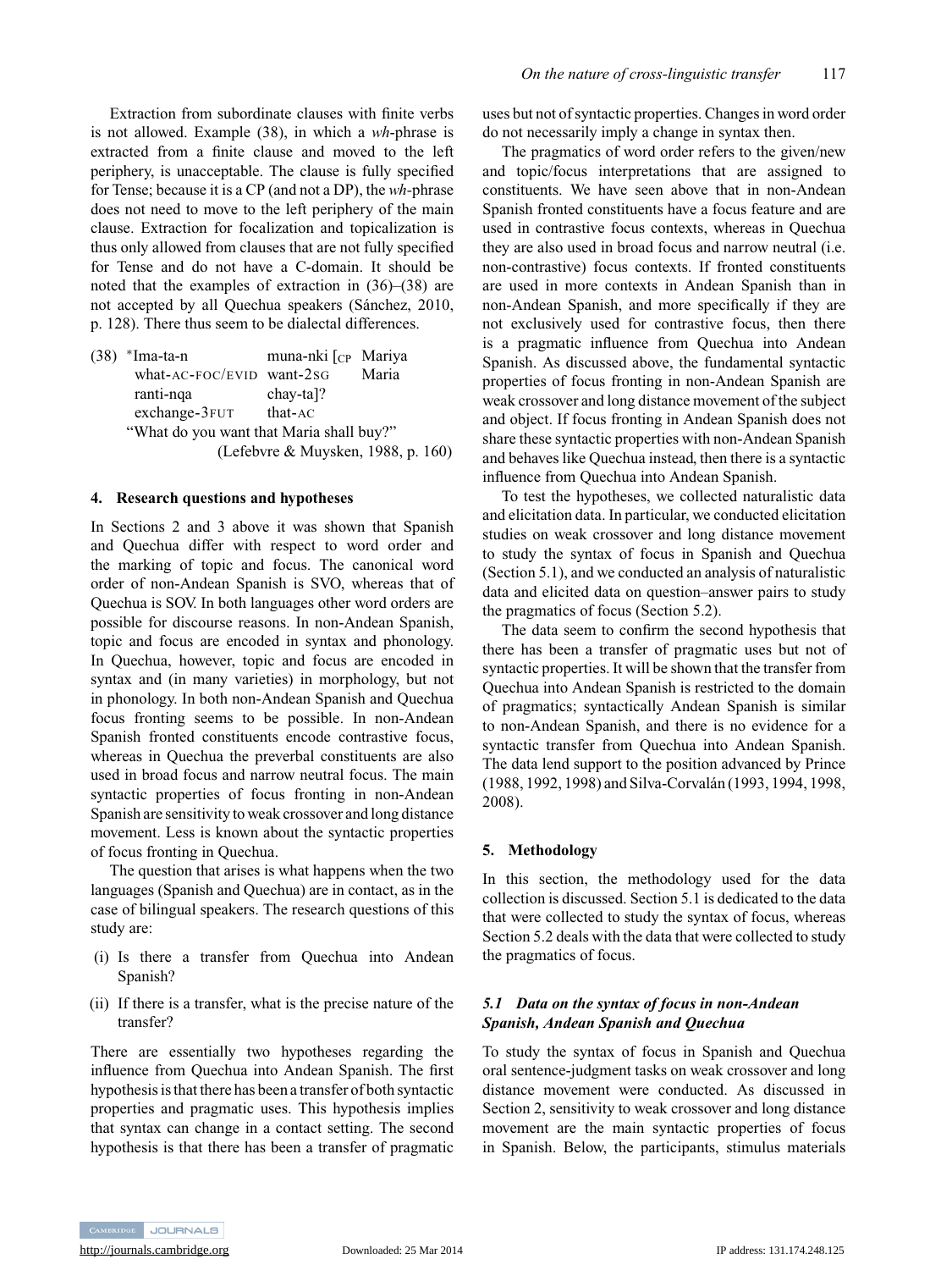and procedures for the studies on weak crossover and long distance movement in non-Andean Spanish, Andean Spanish and Quechua are discussed.

## *Study 1: Weak crossover*

The Andean Spanish and Quechua data for this study come from Tarata (Bolivia) and Juncal (Ecuador). Tarata is located approximately 22 miles from the city of Cochabamba in central Bolivia. The participants for this study were from the urban area of Tarata, which has a population of 3,323 (Instituto Nacional de Estadística, 2002, p. 3). Juncal is located approximately 12 miles from the city of Cañar and has a population of 2,339 (INEC Censo de Población, 2001). Both Tarata and Juncal are characterized by a high degree of bilingualism in Quechua and Spanish. Spanish is used at home, at school, in church and with Spanish-speaking people in town. Quechua is used at home, with some people in town and with people from rural areas.

According to Torero's (1964) classification, the Quechua varieties spoken in Tarata and Juncal are Quechua II varieties. It should be noted that in most varieties of Bolivian Quechua (except for some varieties of Quechua in northern Potosí), the morphemes *-mi* and *-qa* are obsolete.

The participants for Andean Spanish and Quechua were adult bilingual speakers of Quechua and Spanish. In informal conversations, the participants were asked about their age, the age and context of acquisition of Quechua/Spanish, the languages spoken by their parents and siblings, their home language, the functions/domains of use of Quechua/Spanish, their education and occupation. The participants for Andean Spanish were 15 adult Quechua–Spanish bilinguals (10 from Bolivia and five from Ecuador). The Bolivian participants were seven simultaneous bilinguals and three early sequential bilinguals whose first language was Quechua. Their ages ranged between 23 and 63 years, with a mean of 45 years. The Ecuadorian participants were five early sequential bilinguals whose first language was Quechua. Their ages ranged between 21 and 52 years, with a mean of 35 years.

The participants for Quechua were eight adult Quechua–Spanish bilinguals from the same communities (four from Bolivia and four from Ecuador). The Bolivian participants were three simultaneous bilinguals and one early sequential bilingual whose first language was Quechua. Their ages ranged between 49 and 63 years, with a mean of 55 years. The Ecuadorian participants were four early sequential bilinguals whose first language was Quechua. Their ages ranged between 21 and 50 years, with a mean of 31 years.

Thus, the study involved two types of Quechua– Spanish bilinguals: simultaneous bilinguals and early sequential bilinguals. The simultaneous bilinguals in the study acquired Quechua and Spanish at the same time at home; both Quechua and Spanish were used at home by both parents. The sequential bilinguals acquired Quechua prior to Spanish; the age of acquisition of Spanish was around four or five years of age. For these sequential bilinguals the home language was Quechua, whereas education was in Spanish. None of the participants received bilingual education. The reason for using two types of bilinguals was that the data had to be representative of the area and age group under study: in Bolivia most adult bilinguals are simultaneous bilinguals, whereas in Ecuador they are early sequential bilinguals.

In order to compare the data from Andean Spanish with data from non-Andean Spanish and to ensure that the results were not an effect of the study, data were also collected from 12 adult Spanish speakers who did not speak Quechua or another indigenous language. There were six participants from Argentina, three from Colombia, one from Spain, one from Venezuela, and one from Mexico. Monolingual speakers from the Andes were excluded because the regional variety of Spanish shows some influence from Quechua due to long-term contact between Spanish and Quechua. All the participants in the non-Andean Spanish group lived in Urbana–Champaign at the time of the study and had spent between two months and two years in the United States. Participants who had spent more than two years in the United States were excluded from participation in the study to minimize possible influence from English in the participant's Spanish. The participants' ages ranged between 22 and 32 years, with a mean age of 28 years. For more information on the characteristics of the participants the reader is referred to Muntendam (2009).

The researcher was a near-native speaker of Spanish and a second language speaker of Quechua with experience doing fieldwork and living in the Andes of Bolivia, Ecuador and Peru.

To determine whether focus fronting in Spanish and Quechua is sensitive to weak crossover, three picturestory tasks and sentence-judgment tasks were created. Given that the bilingual participants were illiterate in Quechua and/or Spanish, invented short stories with pictures were used, which provided a semantic context for the sentences under study. An example of the pictures is shown in Figures 1 and 2 in the Appendix; the participants first saw a picture with four women and their children and then a picture in which the mothers brought their children to school.<sup>5</sup> The questions in  $(39)$ below and corresponding answers in (40) illustrate the type of sentences that were constructed to test for weak crossover with focus fronting in Spanish. The



<http://journals.cambridge.org> Downloaded: 25 Mar 2014 IP address: 131.174.248.125

<sup>5</sup> I am grateful to Clodo Soto Ruiz and *Instituto de Estudios Peruanos* for their permission to use pictures from Soto Ruiz (1993) and *Editorial San Marcos* for permission to use stories and pictures from Martínez-Parra (1999).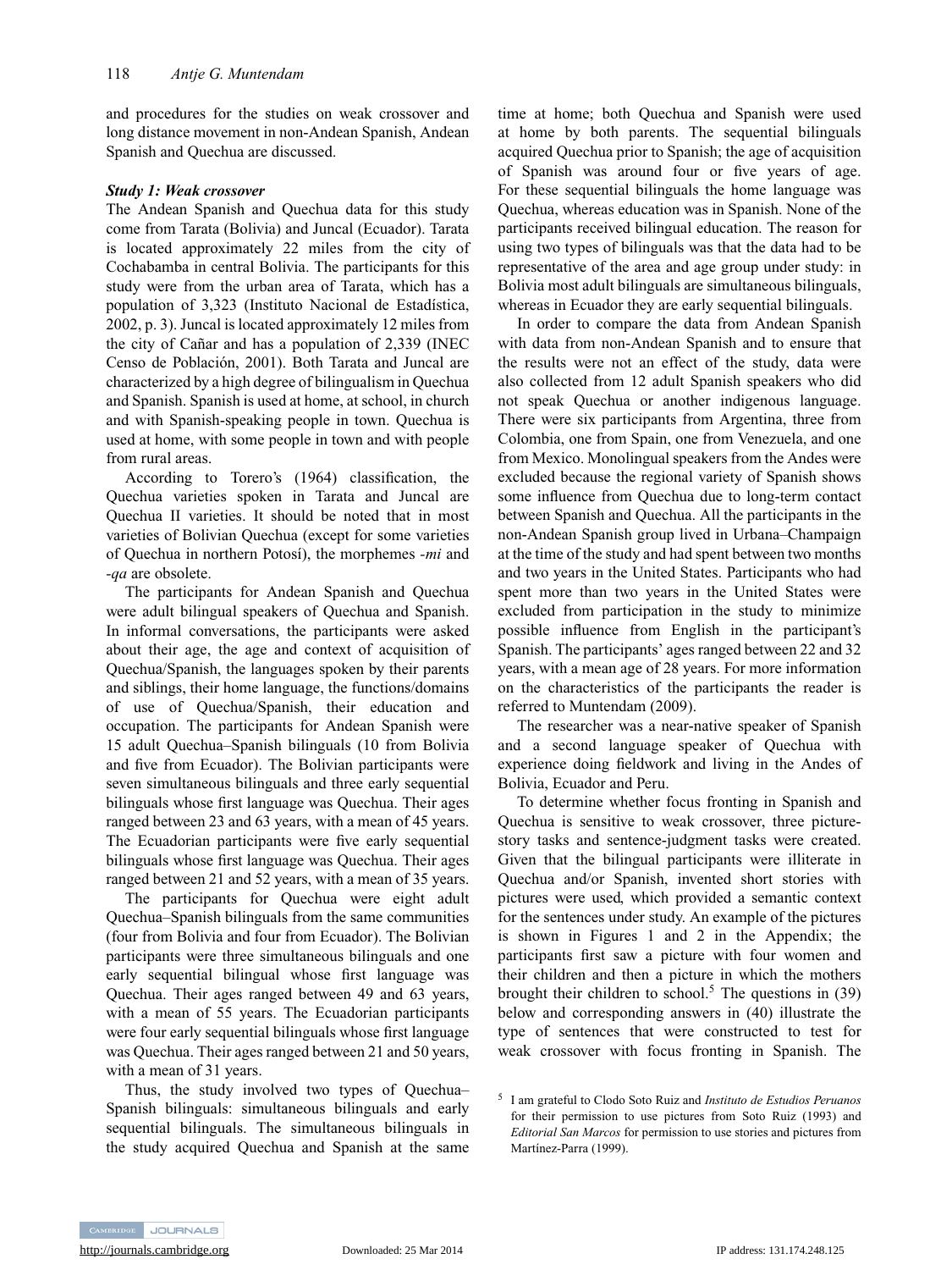active-voice *wh*-question in (39a), the passive-voice *wh*question in (39b) and the passive-voice statement in (40b) are control sentences, whereas the active-voice statement in (40a) is the experimental sentence. In the active-voice statement in (40a) (the experimental sentence) quantified phrase is preposed to the left periphery of the sentence and assigned stress. In this sentence, the quantified phrase crosses a co-indexed pronoun. Weak crossover effects are generally not stable; judgments on weak crossover vary among speakers of the same language or dialect. Therefore, the following types of control sentences were used: active-voice and passive-voice *wh*-questions and passive-voice statements. In Spanish, *wh-*movement also gives rise to weak crossover (Rizzi, 1997), because, as in focus fronting, a quantified phrase undergoes A movement across a co-indexed pronoun. In (39a), the *wh-*prase *a qué niño* undergoes A -movement crossing the co-indexed pronoun *su.* The pronoun does not c-command the trace, which leads to weak crossover violations. Questions were included to determine whether there was a correlation between the judgments for weak crossover in questions and those for weak crossover with focus fronting. Passive sentences were also included as control sentences. In passive constructions, the *wh*-phrase (39b) and the quantified phrase (40b) are also co-indexed with a pronoun and move to a preverbal position, but because the preposed elements do not cross a pronoun, weak crossover effects are not expected.

(39) a. ??¿[A qué niño]<sub>i</sub> trajo su<sub>i</sub> madre a la escuela?

"Which child did his mother bring to school?"

- b. ¿Qué niño fue traído a la escuela por su madre? "Which child was brought to school by his mother?"
- (40) a. ?? $\lbrack F \rbrack F$  A cada niño $\lbrack$ i trajo su<sub>i</sub> madre a la to each child brought his mother to the escuela. school

"His mother brought each child to school."

b. Cada niño fue traído a la escuela por su madre. "Each child was brought to school by his

mother."

The data were interpreted as follows. If the participant did not accept (39a) or if s/he preferred (39b) over (39a), then that was taken as evidence of weak crossover in questions. Similarly, if the participant did not accept (40a) or if s/he preferred (40b) over (40a), that was taken as evidence of weak crossover in focus fronting. For the non-Andean Spanish participants, we expected sensitivity to weak crossover violations, i.e. we expected that these participants would not fully accept (39a) and (40a). If the

Andean Spanish participants also show sensitivity to weak crossover, there has not been a syntactic change in their Spanish. If, however, these participants do not display weak crossover, there has been a syntactic change with respect to this property.

Similar questions and answers were designed to test for weak crossover in Quechua. As with the Spanish sentences, the context of the sentences (the questions and the stories depicted in the pictures) indicated that the fronted elements were focused. Examples (41)–(42) illustrate the sentences used for Bolivian Quechua. If the participants do not accept these sentences, then that is interpreted as evidence for weak crossover in Quechua. If, on the other hand, the participants do accept them, there is no weak crossover in Quechua. A lack of weak crossover in Andean Spanish may then be due to Quechua influence.

- (41) ¿Mayqen wawa-ta-taq mama-n which child-AC-Q mother-3POS<br>apa-mu-chka-n yachay wasi-r yachay wasi-man? bring-DIR-PROGR-3SG school-DIR "Which child does his mother bring to school?"
- $(42)$  [F Sapa wawa-ta] mama-n each child-AC mother-3POS apa-mu-chka-n yachay wasi-man. bring-DIR-PROGR-3SG school-DIR "His mother brings each child to school."

All sentences in this study were presented with and without *-mi* and *-qa* on the fronted elements. As explained above, however, in most Bolivian varieties of Quechua *-mi* and to some extent*-qa* are obsolete. Given that the absence or presence of *-mi* or *-qa* did not affect the judgments, the examples here are presented without those morphological markers. Because there is no passive construction in Quechua, the participants only judged the acceptability of the questions and the sentences with focus fronting.

The data were collected in an informal setting. At the beginning of the sessions the participants were asked for their consent to participate in the study. The sessions were recorded with a microphone and recorder. Together with the studies on long distance movement and question– answer pairs the sessions lasted an hour and a half.

## *Study 2: Long distance movement*

The participants for non-Andean Spanish and Andean Spanish for this study were the same as the ones for the study on weak crossover. The participants for Quechua were four adult simultaneous bilinguals from Tarata. Their ages ranged between 49 and 64 years, with a mean of 56 years.

The following questions and corresponding answers were used to test for long distance movement of the object, subject and VP in Spanish.

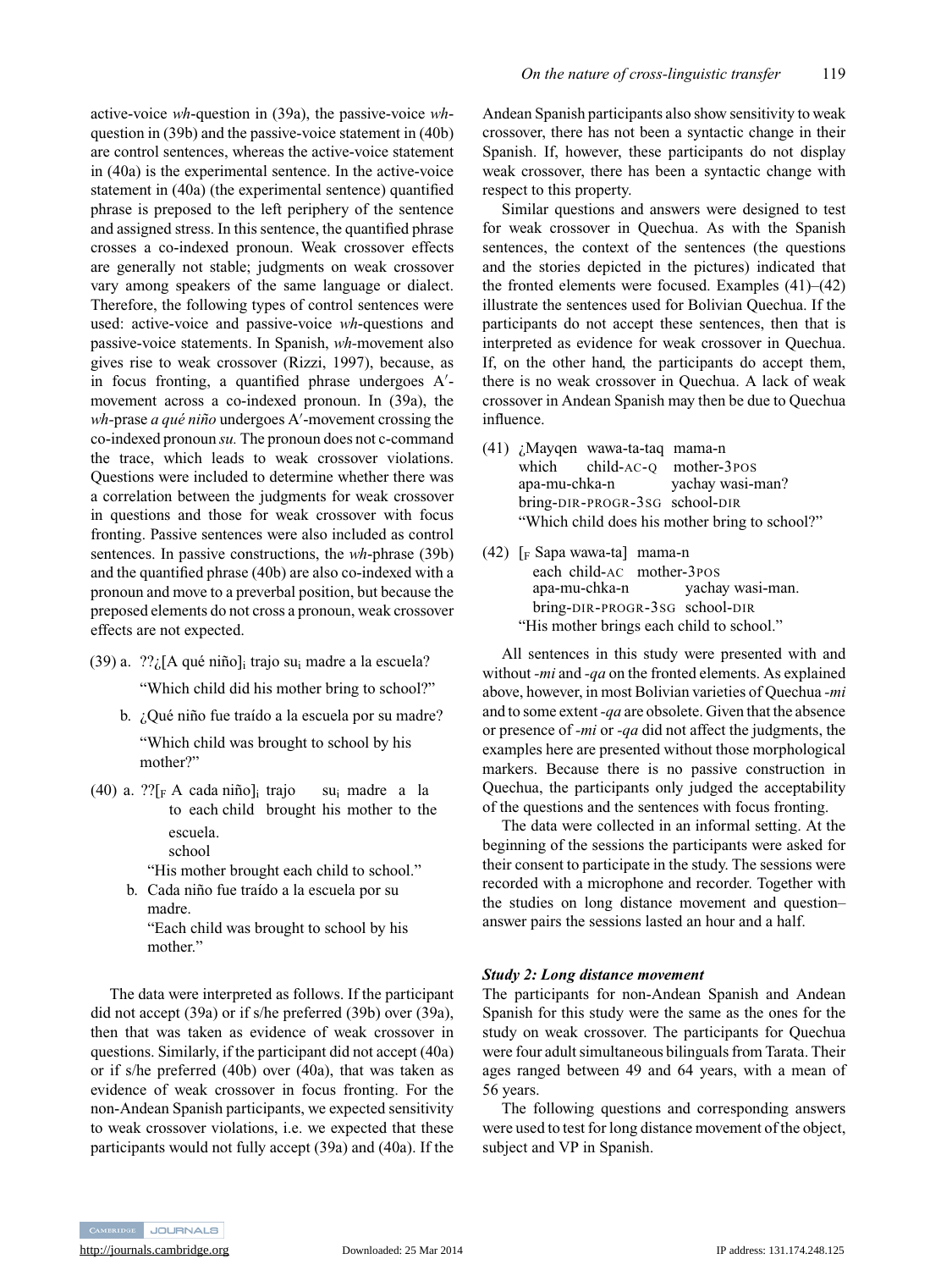(43) *Long distance movement of object (Spanish)*

a. ¿Qué cree la mujer que lleva el hombre?

"What does the woman think that the man takes?"

- b.  $\lceil_{\text{F}} \text{Las llamas} \rceil$  cree la mujer  $\lceil_{\text{CP}} \text{ que} \rceil$ the llamas thinks the woman that lleva el hombre  $t_i$ ]. takes the man
- "The woman thinks the man takes the llamas."

(44) *Long distance movement of subject (Spanish)*

a. ¿Quién cree el maestro que lee el libro?

"Who does the teacher think that reads the book?"

b.  $\lceil_{\text{F}} \mathbf{E} \rceil$  **niño**]<sub>i</sub> cree el maestro  $\lceil_{\text{CP}} \rceil$  que lee el the boy thinks the teacher that reads the libro  $t_i$ ]. book

"The teacher thinks the boy reads the book."

(45) *Long distance movement of VP (Spanish)*

a. ¿Qué cree la madre que hace el niño?

"What does the mother think the child does?"

b.  ${}^*$ [F **Estudia**]<sub>i</sub> cree la madre[<sub>CP</sub> que el niño t<sub>i</sub>]. studies thinks the mother that the child "The mother thinks the child studies."

For this study, three different stories and series of question–answer pairs were used. The stories all involved a contrast. Figures 3 and 4 in the Appendix correspond to (43); Figure 3 shows a man taking bulls, whereas Figure 4 shows a woman who thinks that the man is taking llamas. This situation of confusion was created as a context for the sentence with long distance movement of the object in (43b). The participants were shown the pictures and asked to judge the sentences for acceptability.

A similar set of questions and answers was used to test for long distance movement of the object, subject and VP in Quechua. The examples in (46)–(48) illustrate the answers:

(46) *Long distance movement of object (Quechua)* <sup>∗</sup>[F **Llama-s-ta**]i warmi yuya-n lama-PL-AC woman think-3SG [runa  $t_i$  q'ati-sqa-n-ta]. man take-NOM-3SG-AC

"The woman thinks the man takes the llamas."

- (47) *Long distance movement of subject (Quechua)*
	- <sup>∗</sup>[F **Q'ari wawa-ta**]i yacha-chi-q yuya-n boy-AC learn-CAUS-NOM think-3SG

 $[t_i]$  liwru ñawi-sqa-n-ta]. read-NOM-3SG-AC

"The teacher thinks the boy reads the book."

- (48) *Long distance movement of VP (Quechua)*
	- <sup>∗</sup>[F **Istudya-sqa-n-ta**]i mama yuya-n [wawa ti]. study-NOM-3SG-AC mother think-3SG child "The mother thinks the child studies."

If the participants accept the sentences in  $(43)$ – $(45)$ and (46)–(48), then that is interpreted as evidence for long distance movement with focus fronting. The expectation is that the non-Andean Spanish participants accept long distance movement of the subject (43b) and the object (44b), but not long distance movement of the VP (45b). If the Andean Spanish participants behave the same as the non-Andean participants, there has not been a syntactic change. However, if the Andean Spanish participants do not accept long distance movement with focus fronting, then there has been a syntactic change in their Spanish with respect to this syntactic property. If the Quechua participants do not accept sentences (46)–(48), then that shows that Quechua does not allow long distance movement with focus fronting. If the Andean Spanish participants behave like the Quechua participants, there may have been a syntactic influence from Quechua into Andean Spanish.

## *5.2 Data on the pragmatics of focus in non-Andean Spanish, Andean Spanish and Quechua*

To study the pragmatics of focus both naturalistic data and elicitation data were collected. The naturalistic data were used to study the frequency, use and interpretation of preverbal objects in a natural setting. The elicitation data consisted of a study on question–answer pairs and were used to study the frequency, use and interpretation of preverbal objects in a more controlled setting.

#### *Naturalistic data*

The naturalistic data were collected in Tarata and Juncal/Cañar and consisted of sociolinguistic interviews in Spanish with Quechua–Spanish bilinguals. The participants were 33 adult Quechua–Spanish bilinguals (16 from Bolivia and 17 from Ecuador). They were asked about their education and occupation, age, place of birth, age and context of acquisition of Quechua/Spanish, the languages spoken by their parents and siblings, their home language, and the functions and domains of use of Quechua and Spanish. The Bolivian participants were 16 adult simultaneous bilingual speakers of Quechua and Spanish. Their ages ranged from 29 to 50 years, with a mean of 41 years. The Ecuadorian participants were 17 adult early sequential bilingual speakers of Quechua and Spanish whose first language was Quechua. Their ages ranged from 22 to 59 years, with a mean of 39 years. Half of the Bolivian participants and eight of the Ecuadorian participants were male. Half of the Bolivian participants and nine of the Ecuadorian participants were professionals; professionals in this study received some form of higher education after secondary school (e.g. teacher training college, university), whereas non-professionals received no more than secondary education.

CAMBRIDGE JOURNALS

<http://journals.cambridge.org> Downloaded: 25 Mar 2014 IP address: 131.174.248.125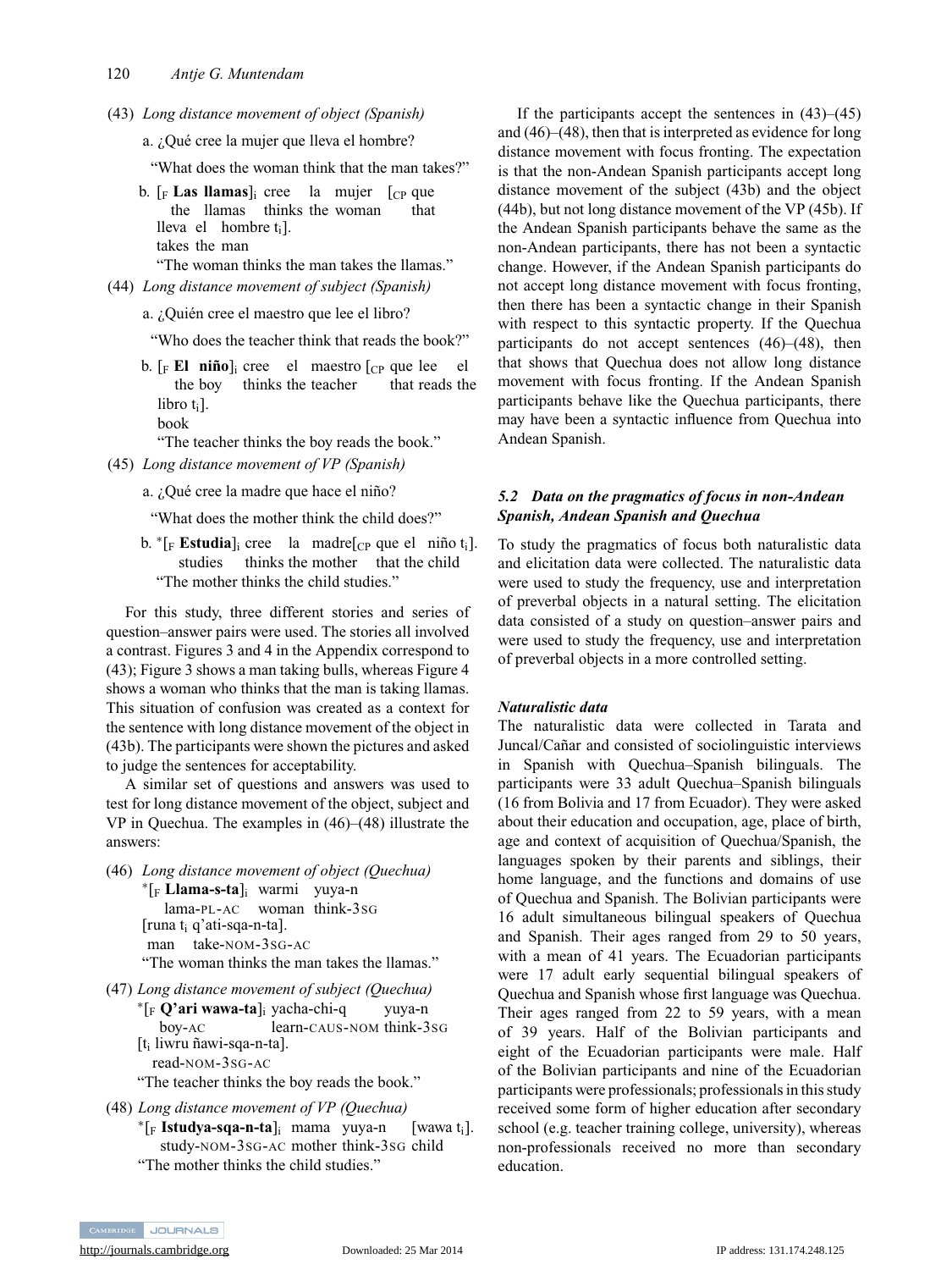The data consisted of recordings of sociolinguistic interviews in Spanish. Among the topics included were: local traditions, holidays, family, daily life, the political and economic situation, bilingual education, language attitudes, dreams, beliefs, the participant's childhood, and important events in the participant's life. At the beginning of the recording, the researcher explained the purpose of the study to the participants and told them participation was voluntary and anonymous. The participants gave their consent to be audio-recorded. The sessions lasted 40–60 minutes each and were held at the participants' home or work.

The naturalistic data were transcribed orthographically by the researcher. Both a quantitative analysis and a qualitative analysis of the data were carried out. The aim was to show the frequency and use of preverbal objects in these varieties of Andean Spanish. For the quantitative analysis, the sentences were coded and classified according to their word order. For the coding and classification of the sentences, we followed Ocampo's (1994) study of Spanish word order in informal conversations with speakers from La Plata, Argentina. The rationale for following his methodology was to be able to compare the results for Andean Spanish with his results for Argentinean Spanish. The following sentences were taken into consideration: (i) sentences with a subject, a verb and an object/predicate, (ii) sentences with a verb and an object/predicate, and (iii) sentences with a verb and a subject. Following Ocampo (1994), only declarative sentences and main clauses were analyzed. Furthermore, only lexical NPs were considered. The frequencies of the different word orders were calculated and compared to the results reported in Ocampo (1994). Chi-square tests were performed to determine whether there were significant differences between Andean Spanish and Argentinean Spanish.

For the qualitative analysis, the context in which preverbal objects were used was studied, specifically question–answer pairs. Given that question–answer pairs are not frequent in naturalistic data an elicitation study on question–answer pairs was designed.

#### *Study 3: Question–answer pairs*

As discussed in Section 2, question–answer pairs help us study focus structures. The participants for this study were the same as the ones for the study on weak crossover (see Section 5.1 above).

For this study, three traditional Andean stories were used, which provided a context for the sentences under study. The stories (*La lora y la zorra* "The parrot and the fox", *La zorra y el gallo* "The fox and the rooster", and *La zarigüeya y el utuskuru* "The opossum and the worm") come from Martínez-Parra (1999). The participants were shown a series of pictures and narrated the stories depicted in Spanish and/or Quechua, which enabled the researcher to check for understanding. For the complete series of pictures the reader is referred to Muntendam (2009). In the sentence-judgment tasks the participants were presented with question–answer pairs about the pictures.

The sentence-judgment tasks comprised questions to elicit broad focus (49), neutral focus on the subject (50), neutral focus on the VP (51), neutral focus on the object (52), contrastive focus on the subject (53), contrastive focus on the object (54) and contrastive focus on the VP (55). The context for these questions was Figure 5 (see Appendix) from the story "The parrot and the fox" (Martínez-Parra, 1999). There were five series of seven questions, giving a total of 35 questions.

(49) Q1: ¿Qué pasa?

"What happens?"

- (50) Q2: ¿Quién corta la soga? "Who cuts the rope?"
- (51) Q3: ¿Qué hace la lora? "What does the parrot do?"
- (52) Q4: ¿Qué corta la lora? "What does the parrot cut?"
- (53) Q5: ¿El cóndor corta la soga?

"Does the condor cut the rope?"

(54) Q6: ¿La lora corta la cola del zorro?

"Does the parrot cut the fox's tail?"

(55) Q7: ¿La lora agarra la soga?

"Does the parrot grab the rope?"

The questions with contrastive focus were included to determine whether preverbal objects always receive a contrastive interpretation in Spanish, as argued by Zubizarreta (1998, 1999). They also showed whether focus fronting is the only strategy to encode contrastive focus. The picture corresponding to questions (49)–(55) shows a parrot cutting a rope. Question (53) elicits a sentence that contradicts the presupposition: it is not the case that the condor cuts the rope; the parrot cuts the rope.

For each question, the participants judged seven sentences for acceptability:

- (56) a. La lora corta la soga. (SVO) The parrot cuts the rope "The parrot cuts the rope."
	- b. La lora la soga corta. (SOV)
	- c. La soga la lora corta. (OSV)
	- d. La soga corta la lora. (OVS)
	- e. La soga la corta la lora. (O–CLITIC–VS)
	- f. Corta la lora la soga. (VSO)
	- g. Corta la soga la lora. (VOS)



<http://journals.cambridge.org> Downloaded: 25 Mar 2014 IP address: 131.174.248.125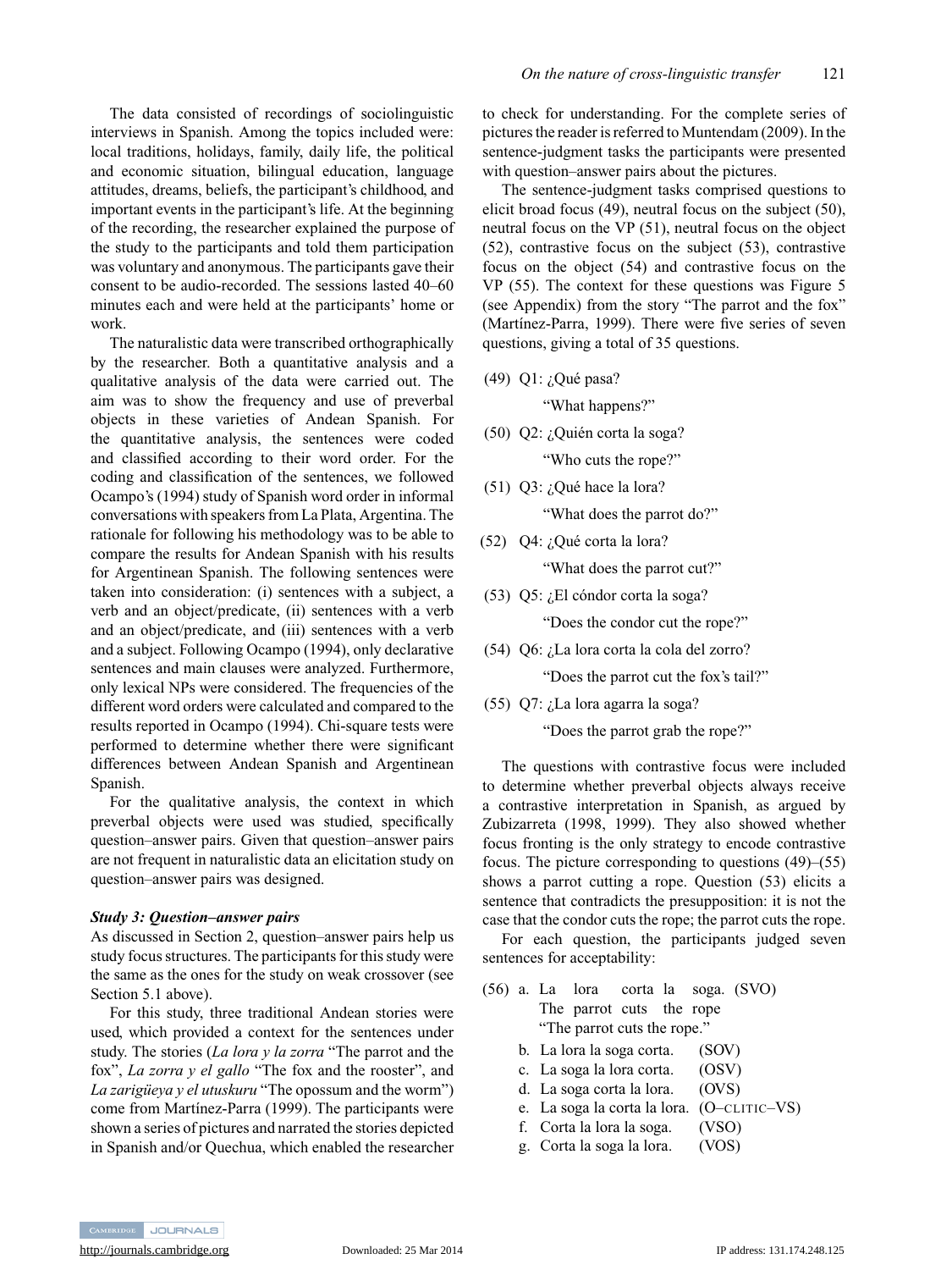The participants first gave a spontaneous answer to each of the questions, and then judged the acceptability of the sentences as an answer to each of the questions. The acceptance of the different word orders in answer to the questions was studied.

For Quechua, a similar set of questions and answers was designed. Questions (57)–(63) were used for Bolivian Quechua.

- (57) Q1: Ima-taq pasa-chka-n? what-Q happen-PROGR-3SG "What happens?"
- (58) Q2: Pi-taq washka-ta k'utu-chka-n? who-Q rope-AC cut-PROGR-3SG "Who cuts the rope?"
- (59) Q3: Ima-ta-taq q'echichi ruwa-chka-n? what-AC-Q parrot do-PROGR-3SG "What does the parrot do?"
- (60) Q4: Ima-ta-taq q'echichi k'utu-chka-n? what-AC-Q parrot cut-PROGR-3SG "What does the parrot cut?"
- (61) Q5: Mallku-chu washka-ta k'utu-chka-n? condor-Q rope-AC cut-PROGR-3SG "Does the condor cut the rope?"
- (62) Q6: Q'echichi atoq chupa-ta-chu k'utu-chka-n? parrot fox tail-AC-Q cut-PROGR-3SG "Does the parrot cut the fox's tail?"
- (63) Q7: Q'echichi washka-ta hap'i-chka-n-chu? parrot rope-AC grab-PROGR-3SG-Q "Does the parrot grab the rope?"

The participants judged the sentences in (64) in answer to the questions above:

- (64) a. Q'echichi k'utu-chka-n washka-ta. (SVO) parrot cut-PROGR-3SG rope-AC "The parrot cuts the rope."
	- b. Q'echichi washkata k'utuchkan. (SOV)
	- c. Washkata q'echichi k'utuchkan. (OSV)
	- d. Washkata k'utuchkan q'echichi. (OVS)
	- e. K'utuchkan q'echichi washkata. (VSO)
	- f. K'utuchkan washkata q'echichi. (VOS)

Given that the bilingual participants were illiterate (in Spanish and/or Quechua), the researcher asked the questions and read the sentences in Spanish and Quechua. The mode of presentation in the non-Andean Spanish group was also oral to avoid differences in the tasks between groups.

## *5.3 Summary*

For this study, both naturalistic data and elicitation data were used. The naturalistic data provided information about the frequency and pragmatic use and interpretation of preverbal objects in Andean Spanish. However, the research questions of the study cannot be answered on the basis of the naturalistic data alone because these data do not provide information about what is not possible. Moreover, question–answer pairs occur infrequently in naturalistic data.

The elicitation data enabled us to examine the syntactic and pragmatic properties of focus in non-Andean Spanish, Andean Spanish and Quechua in a more controlled setting. Specifically, they allowed us to study weak crossover effects and long distance movement as well as focus structures. The elicitation data also provided information about what is not possible. The fact that the same study was conducted in Andean Spanish, Quechua and non-Andean Spanish allowed a systematic comparison between the language varieties. Elicitation data also have weaknesses: it is well known that the participants' judgments regarding particular sentences do not always correspond to their use of those sentences (Labov, 1972). This is especially the case for non-standard varieties. We believe that the use of two types of data offers a more complete data set for the description and explanation of the phenomenon under study.

## **6. Results**

What have we learned about the syntax and pragmatics of focus in non-Andean Spanish, Andean Spanish and Quechua? Section 6.1 discusses the syntax of focus, while Section 6.2 deals with the pragmatics.

## *6.1 The syntax of focus in non-Andean Spanish, Andean Spanish and Quechua*

In this section, the results of the elicitation studies designed to test for weak crossover and long distance movement in non-Andean Spanish, Andean Spanish and Quechua are discussed. It will be shown that Andean Spanish is syntactically similar to non-Andean Spanish regarding these properties and that there is no evidence for a syntactic transfer from Quechua into Andean Spanish.

## *Study 1: Weak crossover*

Table 1 shows the number and percentage of participants who showed weak crossover (WCO) effects in questions and focus fronting (FF) for non-Andean Spanish, Andean Spanish and Quechua. The data come from 12 participants for non-Andean Spanish, 15 participants for Andean Spanish and eight participants for Quechua. There were three sentences to test for weak crossover in questions and three to test for weak crossover in focus fronting. If a participant showed weak crossover in two of three sentences, that participant was counted as displaying weak crossover. If a participant showed weak crossover effects

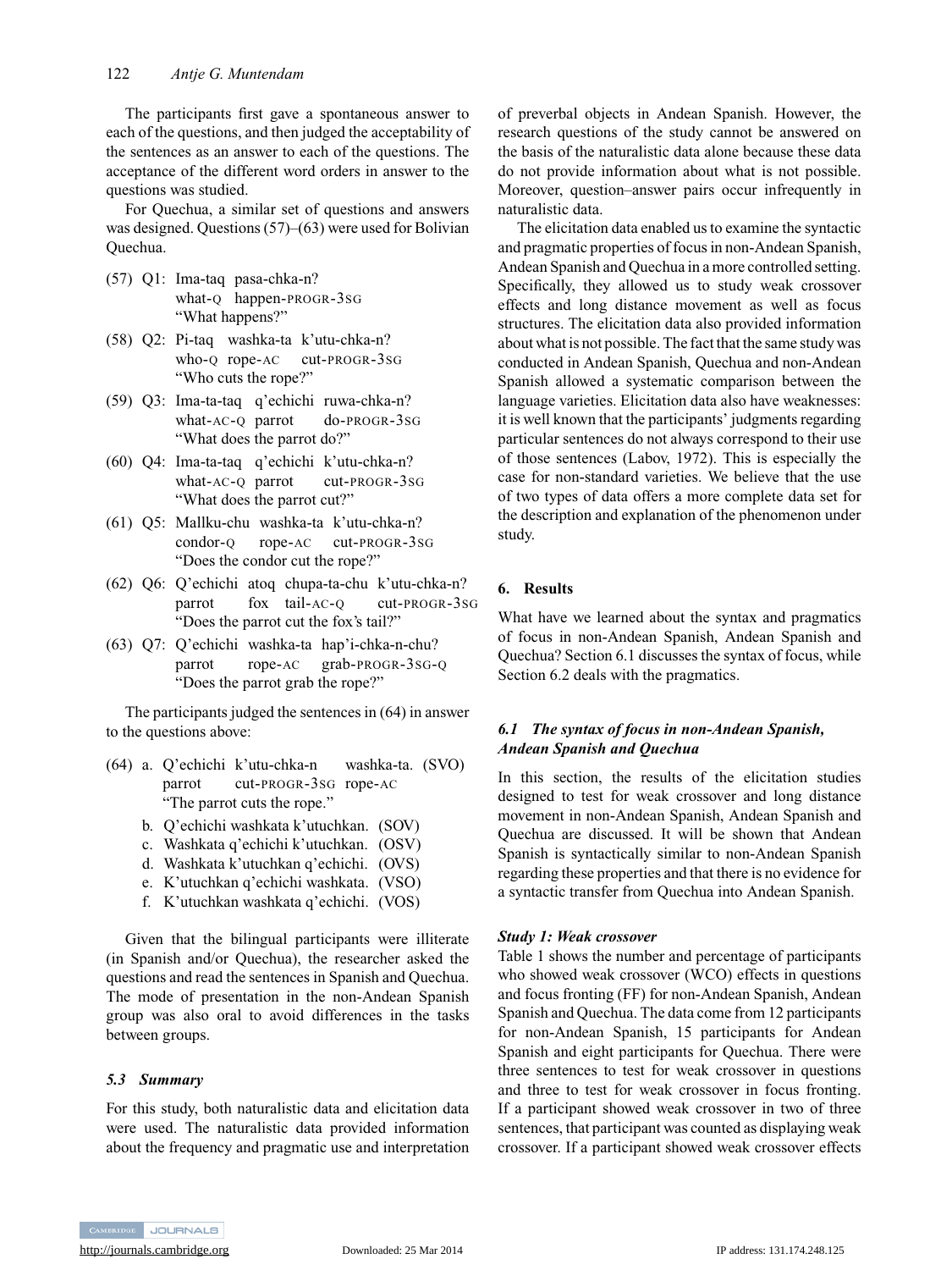|                  | Non-Andean Spanish |      | Andean Spanish |               | Quechua |               |
|------------------|--------------------|------|----------------|---------------|---------|---------------|
|                  | N                  | $\%$ | N              | $\frac{0}{0}$ | N       | $\frac{0}{0}$ |
| WCO in questions | 10/12              | 83.3 | 10/15          | 66.7          | 0/8     | $\mathbf{0}$  |
| WCO in FF        | 12/12              | 100  | 11/15          | 73.3          | 0/8     | $\mathbf{0}$  |

Table 1. *Number and percentage of participants who display sensitivity to weak crossover in non-Andean Spanish, Andean Spanish and Quechua.*

 $WCO =$  weak crossover;  $FF =$  focus fronting

Table 2. *Number and percentage of participants who allow long distance movement (LD mvt) in non-Andean Spanish, Andean Spanish and Quechua.*

|                | Non-Andean Spanish |               |      | Andean Spanish | Ouechua |                |
|----------------|--------------------|---------------|------|----------------|---------|----------------|
|                | N                  | $\frac{0}{0}$ | N    | $\frac{0}{0}$  | N       | $\frac{0}{0}$  |
| LD myt object  | 6/12               | 50            | 6/12 | 50             | 0/4     | $\overline{0}$ |
| LD mvt subject | 3/12               | 25            | 4/12 | 33.3           | 0/4     | $\mathbf{0}$   |
| LD myt VP      | 0/12               |               | 0/12 | 0              | 0/4     | $\mathbf{0}$   |

in only one of the three sentences, that participant was counted as not displaying weak crossover.

Table 1 shows that in non-Andean Spanish and Andean Spanish there is weak crossover in questions and focus fronting. For non-Andean Spanish, 83.3% of the participants (10 of 12) showed weak crossover in questions. All of the participants (12 of 12) showed sensitivity to weak crossover in focus fronting. The results for Andean Spanish revealed that 66.7% of the participants (10 of 15) showed weak crossover in questions and 73.3% (11 of 15) showed weak crossover in focus fronting. Typically there is variability among speakers of the same dialect or language with respect to weak crossover, which explains that the percentages are not 100%. What is important is the correlation between weak crossover effects in questions and focus fronting. For non-Andean Spanish 10 of 10 participants who showed weak crossover in questions also showed weak crossover in focus fronting. For Andean Spanish, eight of 10 participants who were sensitive to weak crossover effects in questions were also sensitive to weak crossover effects in focus fronting. The data thus indicate that focus fronting in Andean Spanish, as focus fronting in non-Andean Spanish, is sensitive to weak crossover effects. It should be noted that the percentages for Andean Spanish in Table 1 are lower than those for non-Andean Spanish. Andean Spanish seems to be somewhere in between non-Andean Spanish and Quechua. More data is needed to determine whether the differences between non-Andean Spanish and Andean Spanish are significant and whether there are differences between speakers.

The data in Table 1 clearly show that in Quechua focus fronting is not sensitive to weak crossover effects: none of the eight participants showed weak crossover in questions or focus fronting.

In sum, the data revealed that focus fronting in non-Andean Spanish and Andean Spanish is sensitive to weak crossover for most speakers, whereas in Quechua it is not. This syntactic property of focus fronting in Andean Spanish seems not to be affected by contact with Quechua in most speakers.

#### *Study 2: Long distance movement*

Table 2 shows the number and percentage of participants who accepted long distance movement (LD mvt) of the object, the subject and the VP for non-Andean Spanish, Andean Spanish and Quechua. The results are based on data from 12 participants for non-Andean Spanish, 12 for Andean Spanish, and four for Quechua. The data from three participants for Andean Spanish had to be discarded because those participants gave inconclusive answers, i.e. they did not express a clear judgment for these sentences.

The results showed that in non-Andean Spanish long distance movement of the object and the subject is possible (for 50% and 25% of the participants respectively). Long distance movement of the VP is clearly not possible: none of the participants accepted long distance movement of the VP. The results for Andean Spanish were similar to those for non-Andean Spanish. Table 2 shows that 50% of the participants (six of 12) accepted long distance movement of the object and 33.3% (four of 12) accepted long distance movement of the subject. Andean Spanish does not allow long distance movement of the VP: none of the 12 participants accepted long distance movement of the VP.

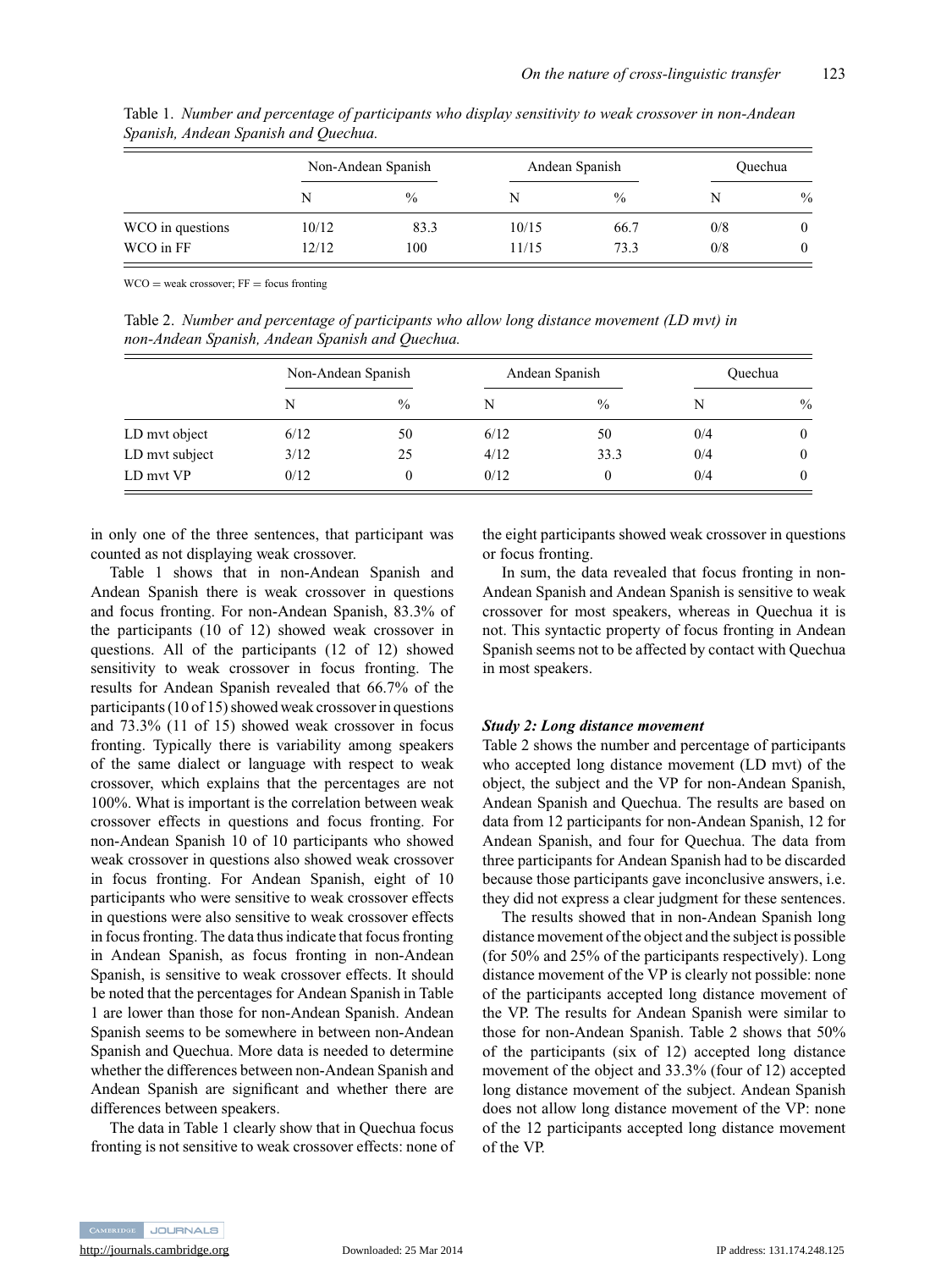|    | Ocampo (1994) | This study | Muysken (1984)  | Klee (1996)         |
|----|---------------|------------|-----------------|---------------------|
| VO | $92.1\%$      | 81.5%      | 80% (77.8%)     | $81.7\%$ $(81.2\%)$ |
| OV | 7.9%          | 18.5%      | $20\% (22.2\%)$ | 18.3% (18.8%)       |

Table 3. *Percentage of VO/OV in Argentinean Spanish and three varieties of Andean Spanish.*

*Note:* Ocampo (1994): Spanish monolinguals from Buenos Aires; This study: Quechua–Spanish bilinguals from Bolivia and Ecuador; Muysken (1984): Quechua–Spanish bilinguals from Ecuador; Klee (1996): Quechua–Spanish bilinguals from Peru.

The data for Quechua convincingly show that in this variety of Quechua long distance movement is not possible: none of the participants accepted long distance movement of the object, the subject or the VP.

As discussed in Section 3, the Quechua examples of long distance movement involve extraction from a nominalized clause (a DP), whereas the Spanish ones involve extraction from a tensed clause. The differences between Spanish and Quechua could have affected the type of transfer we find. Some varieties of Quechua, however, do allow extraction from nominalizations for focalization (Cole & Hermon, 1981; Lefebvre & Muysken, 1988). The Quechua variety studied here seems to be more similar to the one spoken in Apurímac, where extraction from a nominalized clause is not accepted (Sánchez, 2010, p. 128). More research on nominalizations in different varieties of Quechua is needed.

To summarize, the results of the elicitation study on long distance movement showed that non-Andean Spanish and Andean Spanish allow long distance movement of the object and the subject but not of the VP, and that the Quechua variety studied here does not allow long distance movement. The data presented here show no evidence for a syntactic transfer from Quechua into Andean Spanish with respect to long distance movement. The data should be interpreted with care, however, given that the number of participants in the study was relatively small.

The data on weak crossover and long distance movement together suggest that Andean Spanish is syntactically similar to non-Andean Spanish, whereas Quechua is different. On the basis of these data, there is no evidence for a syntactic transfer from Quechua into Andean Spanish. In the next section it will be shown that there is evidence for a pragmatic transfer from Quechua into Andean Spanish.

## *6.2 The pragmatics of focus in non-Andean Spanish, Andean Spanish and Quechua*

To determine whether there is a pragmatic transfer from Quechua into Andean Spanish the frequency, use and interpretation of preverbal objects were investigated. First, naturalistic data in Andean Spanish were studied and compared to monolingual Spanish as well as to other varieties of Andean Spanish. Second, an elicitation study on question–answer pairs was carried out to study the use of preverbal objects more in detail.

## *Naturalistic data*

In this section the frequency of the orders OV/VO in the Andean Spanish naturalistic data is discussed. Table 3 shows the frequency of the orders VO and OV in sentences with only a verb and an object or predicate in the naturalistic data from Bolivia and Ecuador, in comparison to Argentinean Spanish and two other varieties of Andean Spanish. The results of the quantitative analysis reveal that the order OV accounts for 18.5% (468/2530) of the sentences with a verb and an object or predicate in the Andean Spanish data from this study. To compare, Ocampo (1994) found only 7.9% OV order in the speech of 21 monolingual Spanish speakers from Buenos Aires (Argentina). A chi-square test shows that the difference between Andean Spanish and monolingual (Argentinean) Spanish is statistically significant ( $\chi^2$  (1, N = 54) = 40.79,  $p < .0001$ ). It can thus be concluded that preverbal objects are relatively frequent in Andean Spanish.

The results for Andean Spanish presented here confirm those of previous studies on word order in Andean Spanish. In Table 3, the present study is compared to Muysken's (1984) study on the Andean Spanish of Ecuador and Klee's (1996) study on the Andean Spanish of Peru. As shown in Table 3, the percentage of OV in the Andean Spanish data from the present study is very similar to that reported for Quechua–Spanish bilinguals from Peru in Klee (1996) (18.5% versus 18.3%). Muysken (1984) reports a slightly higher percentage of OV (20%) for Quechua–Spanish bilinguals from Ecuador.

It should be noted that Muysken (1984) and Klee (1996) differentiate between objects and predicates, while the present study combines the two, following Ocampo (1994). The frequencies for VO/OV and Copula Predicate/Predicate Copula combined are 81.2% VO and 18.8% OV for Klee (1996), and 77.8% VO and 22.2% OV for Muysken (1984) (see Table 3).

To summarize, the data reveal that sentences with preverbal objects (OV) are more frequent in Andean Spanish than in non-Andean Spanish, as shown by

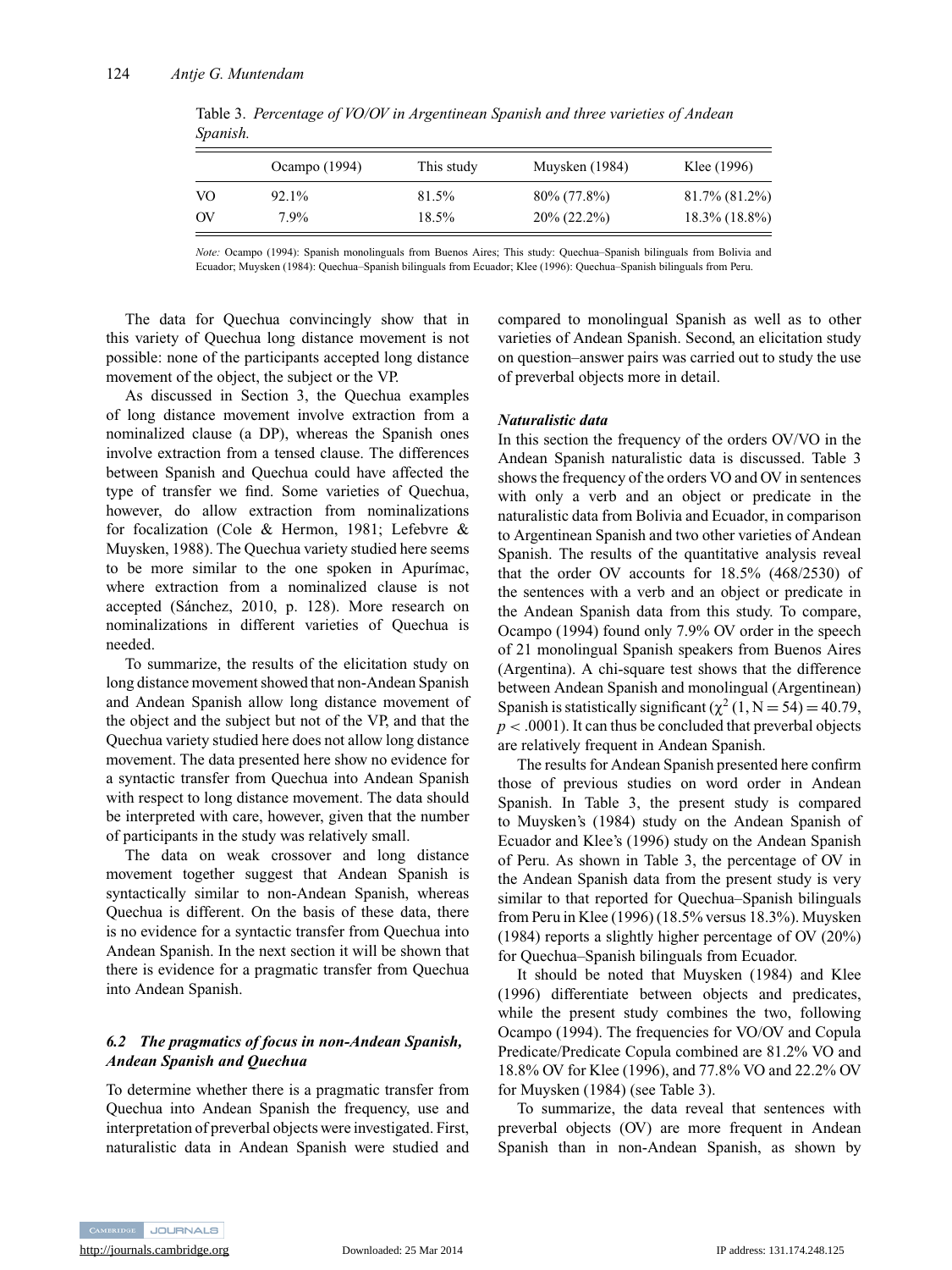the comparison between the Andean Spanish data and Ocampo's (1994) data from Buenos Aires. The results of the quantitative analysis are in agreement with the results reported in previous studies on Andean Spanish.

The qualitative analysis of the Andean Spanish naturalistic data reveals that in Andean Spanish preverbal objects are used in more contexts than in non-Andean Spanish. Specifically, in the Andean Spanish data sentences with preverbal objects appear in answer to *wh*questions with the focus on the object. In (65), from the naturalistic data, the order OV is used in answer to a *wh*question with the focus on the object.

|                                           | $(65)$ Researcher: <i>i</i> Cuántos años tiene usted? |  |  |  |  |
|-------------------------------------------|-------------------------------------------------------|--|--|--|--|
|                                           | "How old are you?"                                    |  |  |  |  |
| Participant: Cuarenta y cinco años tengo. |                                                       |  |  |  |  |
|                                           | forty and five years I.have                           |  |  |  |  |
|                                           | "I am 45 years old."                                  |  |  |  |  |

This shows that in Andean Spanish *wh*-questions with the focus on the object can be answered with the order OV, which suggests that preverbal objects in Andean Spanish are less restricted than in non-Andean Spanish. A quantitative analysis was performed to determine if this is a common strategy to answer a *wh*-question. Specifically, the frequency of OV/VO in answer to a question with the focus on the direct object in the naturalistic data was calculated. The results showed that of all the *wh*questions with the focus on the object, 51.5% (17 of 33 sentences with a verb and an object) were answered with the order OV, whereas 48.5% (16 of 33) were answered with the order VO. These results are based on 29 tape recordings of 40–60 minutes each, but the numbers are relatively low; question–answer pairs are generally not frequent in naturalistic data, due to the nature of the interview situation. Moreover, participants answered the questions in different ways, for instance with one word. The information that the naturalistic data provide is therefore limited. An elicitation study on question– answer pairs was designed to study the use of preverbal objects more in detail (see Study 3). The elicitation study also provides us with comparable data for non-Andean Spanish, Andean Spanish and Quechua.

#### *Study 3: Question–answer pairs*

As explained in Section 5.2, the study on question–answer pairs consisted of questions to elicit broad focus, neutral focus on the subject, neutral focus on the VP, neutral focus on the object, contrastive focus on the subject, contrastive focus on the object and contrastive focus on the VP (see examples  $(49)$ – $(55)$  and  $(57)$ – $(63)$  above). After answering the questions, the participants judged the acceptability of different word orders in answer to the questions, see (56) and (64). Tables 4 and 5 show the acceptance rates for the different word orders (in percentages) in answer to the seven questions for nonAndean Spanish and Andean Spanish (Table 4) and Quechua (Table 5). The results are based on data from 12 participants for non-Andean Spanish, 15 participants for Andean Spanish and eight participants for Quechua.

The results for non-Andean Spanish and Andean Spanish show that the participants accepted the order SVO in answer to all of the questions, including questions that elicit focus on the subject (Q2). As discussed in Section 2, Zubizarreta (1998) argues that in non-Andean Spanish VOS is the only acceptable order in answer to a *wh*question with the focus on the subject. The data examined in the present study, however, show that for questions with the focus on the subject (Q2) the acceptance rate for SVO was 100 percent, whereas that for VOS was slightly more than 50 percent (51.7%) in the group of non-Andean Spanish speakers. This shows that preverbal focused subjects do not necessarily receive a contrastive interpretation.

In non-Andean Spanish, there is a clear correlation between preverbal objects and focus; the percentages of sentences with a preverbal object (e.g. OSV and OVS) were considerably higher for questions with focus on the object (Q4 in Table 4) and questions with contrastive focus on the object (Q6 in Table 4) than for the other questions.

In Andean Spanish, there is no correlation between preverbal objects and focus: the percentages of sentences with a preverbal object (e.g. OSV and OVS) were high for all questions. As shown in Table 4, the percentages ranged between 47.4% and 60.7% for OSV and between 49.1% and 84.2% for OVS. The data show that in Andean Spanish preverbal objects are more frequent than in non-Andean Spanish and are also used when the object is not focused. In Andean Spanish, there is thus a more general use of preverbal objects than in non-Andean Spanish.

In Quechua, there is no correlation between preverbal objects and focus: the percentages of OSV were high for all questions. The percentages were between 45.8% and 57.7% (Table 5).

The sentences with preverbal objects (SOV, OSV and OVS) were examined in more detail. Table 6 shows the acceptance rates (in percentages) of answers with preverbal objects in non-Andean Spanish, Andean Spanish and Quechua. The results reported in Table 6 include SOV, OSV and OVS; given that in Quechua there is no construction with a clitic, the order O–CLITIC–VS was excluded from the analysis.

The results presented in Table 6 show that overall the acceptance rate for sentences with preverbal objects was considerably higher in Quechua and Andean Spanish than in non-Andean Spanish. For non-Andean Spanish, the acceptance rates of sentences with preverbal objects were clearly higher for question 4 (27%), with focus on the object, and question 6 (27.8%), with contrastive focus on the object, than for the other questions. The percentages of SOV/OSV/OVS for the other questions ranged between

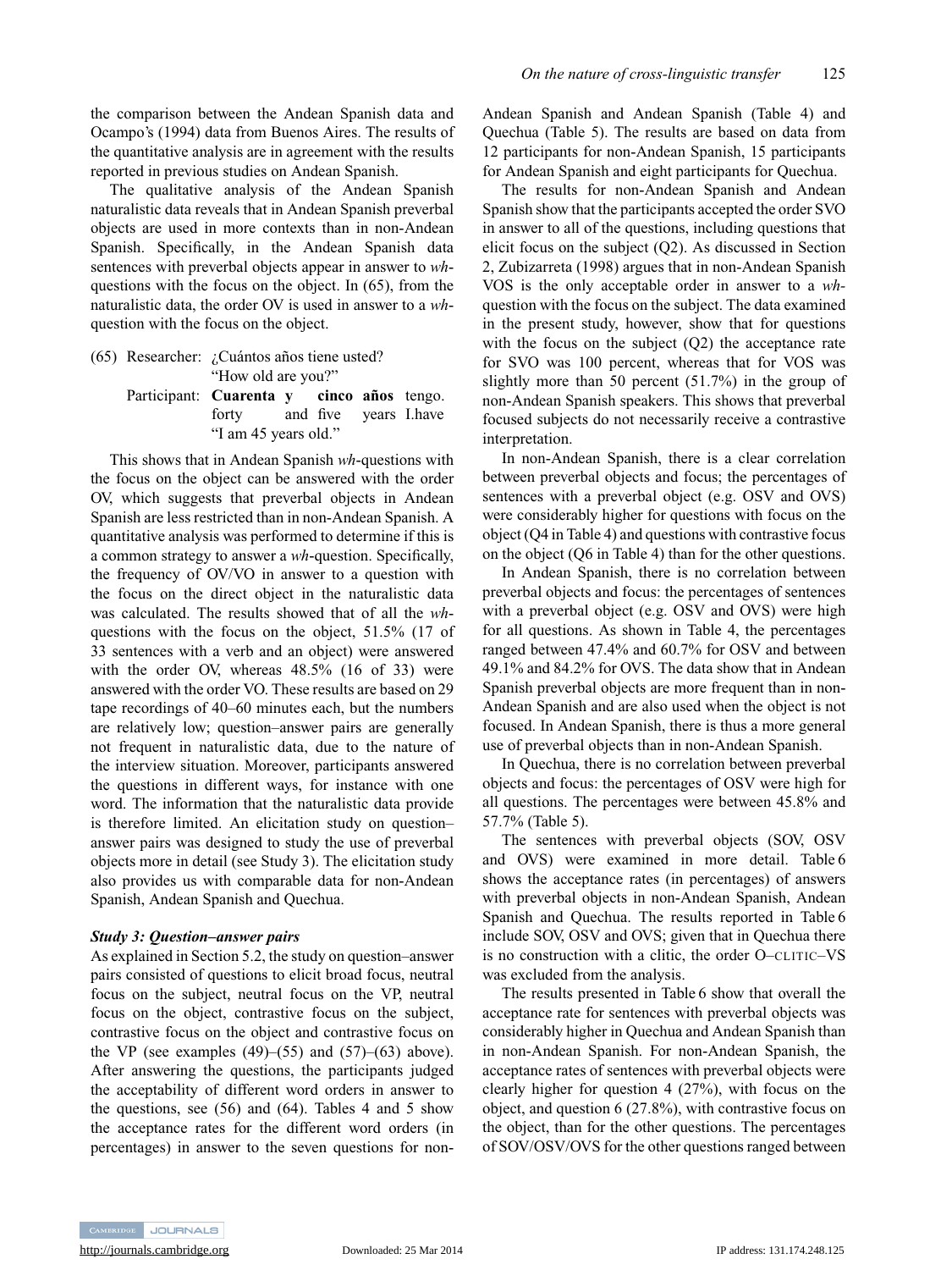## 126 *Antje G. Muntendam*

|                      | Q1<br>Broad focus | Q2<br>Subj | Q <sub>3</sub><br>VP | Q4<br>Obj | Q <sub>5</sub><br>Contr. Subj | Q <sub>6</sub><br>Contr. Obj | Q7<br>Contr. VP |
|----------------------|-------------------|------------|----------------------|-----------|-------------------------------|------------------------------|-----------------|
| <b>SVO</b>           |                   |            |                      |           |                               |                              |                 |
| Non-Andean           | 100               | 100        | 100                  | 100       | 100                           | 100                          | 100             |
| Andean<br>SOV        | 100               | 100        | 100                  | 100       | 100                           | 100                          | 100             |
| Non-Andean           | 11.7              | 6.7        | 18.3                 | 11.7      | 8.3                           | 8.3                          | 13.3            |
| Andean<br><b>OSV</b> | 43.9              | 49.1       | 45.6                 | 50.9      | 54.4                          | 51.8                         | 55.4            |
| Non-Andean           | 3.3               | 11.7       | 8.3                  | 15        | 8.3                           | 18.3                         | 6.7             |
| Andean<br><b>OVS</b> | 47.4              | 56.1       | 54.4                 | 54.4      | 57.9                          | 56.1                         | 60.7            |
| Non-Andean           | 8.3               | 6.7        | 6.7                  | 41.7      | 8.3                           | 40                           | 3.3             |
| Andean<br>O cl VS    | 49.1              | 84.2       | 71.9                 | 64.9      | 84.2                          | 67.9                         | 78.9            |
| Non-Andean           | 53.3              | 86.7       | 31.7                 | 48.3      | 88.3                          | 31.7                         | 58.3            |
| Andean<br><b>VSO</b> | 52.6              | 87.7       | 75.4                 | 75.4      | 87.5                          | 78.6                         | 71.4            |
| Non-Andean           | 48.3              | 43.3       | 33.3                 | 30        | 46.7                          | 25                           | 31.7            |
| Andean<br><b>VOS</b> | 49.1              | 56.1       | 66.7                 | 68.4      | 73.2                          | 69.6                         | 67.9            |
| Non-Andean           | 41.7              | 51.7       | 60                   | 55        | 48.3                          | 48.3                         | 46.7            |
| Andean               | 59.6              | 70.2       | 75.4                 | 64.9      | 66.1                          | 69.6                         | 66.1            |
|                      |                   |            |                      |           |                               |                              |                 |

Table 4. *Acceptance rates (in %) of different word orders in answer to seven questions (Q1–Q7) for non-Andean Spanish and Andean Spanish.*

Table 5. *Acceptance rates (in %) of different word orders in answer to seven questions (Q1–Q7) for Quechua.*

|            | Q1<br><b>Broad</b> focus | Q2<br>Subj | Q <sub>3</sub><br>VP | Q4<br>Obj | Q5<br>Contr. Subj | Q6<br>Contr. Obj | Q7<br>Contr. VP |
|------------|--------------------------|------------|----------------------|-----------|-------------------|------------------|-----------------|
| <b>SVO</b> | 100                      | 100        | 100                  | 96.2      | 96                | 100              | 95.8            |
| <b>SOV</b> | 100                      | 96.2       | 100                  | 96.2      | 100               | 87.5             | 83.3            |
| <b>OSV</b> | 53.8                     | 57.7       | 52                   | 57.7      | 52                | 54.2             | 45.8            |
| <b>OVS</b> | 50                       | 50         | 64                   | 65.4      | 48                | 41.7             | 50              |
| <b>VSO</b> | 100                      | 92.3       | 92                   | 80.8      | 80                | 75               | 83.3            |
| <b>VOS</b> | 61.5                     | 73.1       | 68                   | 61.5      | 48                | 58.3             | 62.5            |

10.9% and 14.7%. This demonstrates that in non-Andean Spanish there is a correlation between preverbal objects and focus on the object.

In Quechua and Andean Spanish there is no correlation between preverbal objects and focus on the object. Table 6 clearly shows that in Quechua and Andean Spanish the orders SOV/OSV/OVS are also used when the object is not focused. For Quechua, the acceptance rates for sentences with preverbal objects ranged between 43.4% and 47.9% for all sentences. For Andean Spanish, the acceptance rates ranged between 40.2% and 45.6% for all sentences. The patterns found for Andean Spanish and Quechua are thus very similar. Moreover, the results presented in Table 6 show that in Quechua and Andean Spanish sentences with preverbal objects were more frequently accepted than in non-Andean Spanish.

To summarize, the data show that in non-Andean Spanish there is a clear correlation between preverbal objects and focus, whereas in Quechua and Andean Spanish there is not. In Andean Spanish, sentences

CAMBRIDGE JOURNALS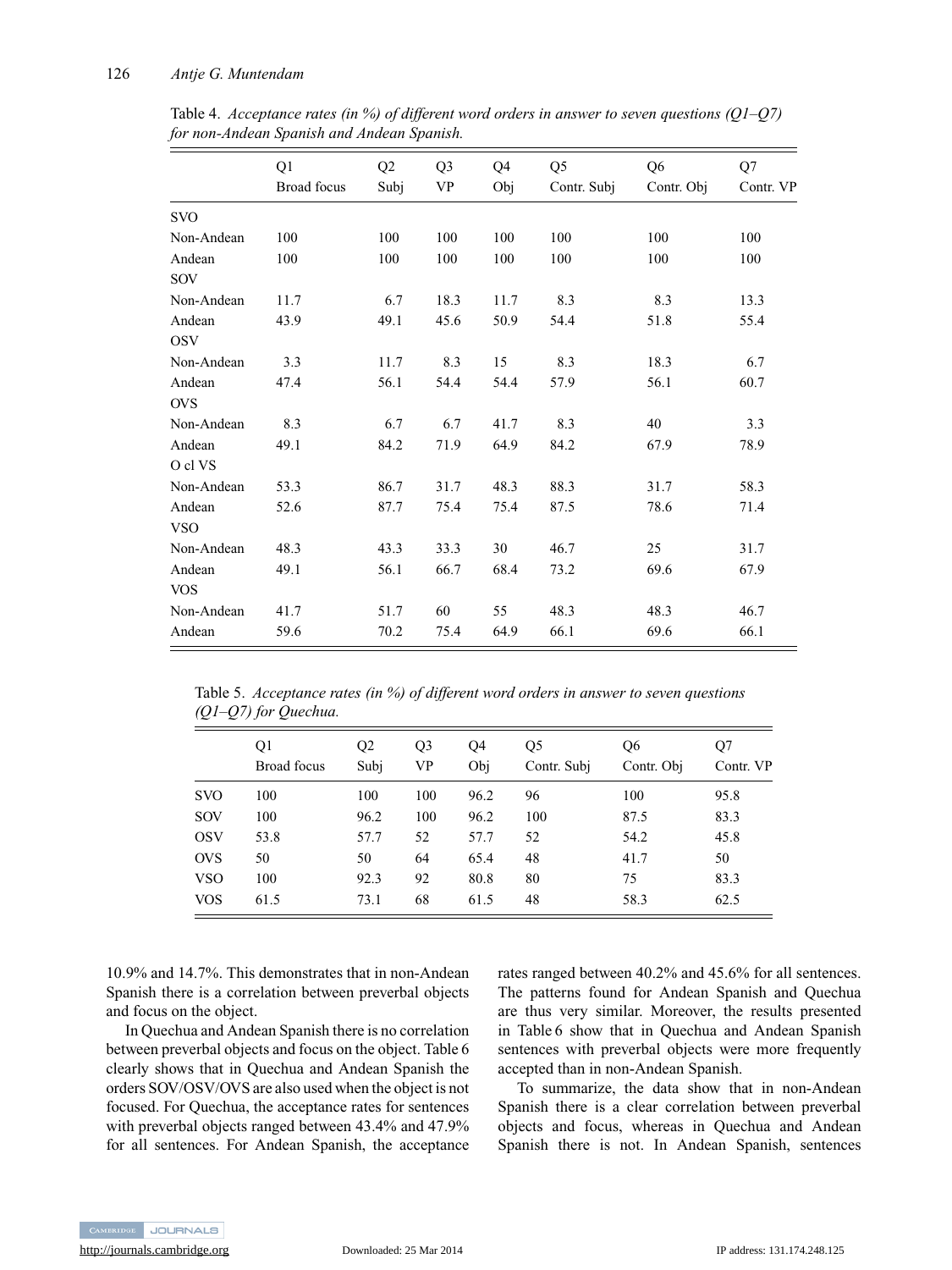|                |                              | Non-Andean Spanish | Andean Spanish | Ouechua |
|----------------|------------------------------|--------------------|----------------|---------|
| Q1             | Broad focus                  | 10.9               | 40.2           | 43.8    |
| Q <sub>2</sub> | Focus on subject             | 11.4               | 45.6           | 43.4    |
| Q <sub>3</sub> | Focus on VP                  | 14.7               | 41.5           | 45.4    |
| Q <sub>4</sub> | Focus on object              | 27                 | 42.2           | 47.9    |
| Q <sub>5</sub> | Contrastive focus on subject | 11.4               | 45.3           | 47.2    |
| Q <sub>6</sub> | Contrastive focus on object  | 27.8               | 42.5           | 44      |
| Q <sub>7</sub> | Contrastive focus on VP      | 11.6               | 45.5           | 43.7    |

Table 6. *Acceptance rates (in %) of SOV/OSV/OVS in answer to seven questions (Q1–Q7) for non-Andean Spanish, Andean Spanish and Quechua.*

with preverbal objects are also used when the object is not focused. From these results it can be concluded that in Andean Spanish fronting of objects is not as pragmatically restricted as in non-Andean Spanish. In other words, preverbal objects have a more general use in Andean Spanish than in non-Andean Spanish. The data thus show that Andean Spanish differs from non-Andean Spanish in that it has weaker pragmatic restrictions on the preverbal placement of objects as a result of influence from Quechua.

## **7. Conclusion**

In this paper, we have tried to determine the precise nature of the transfer from Quechua into Andean Spanish word order. Naturalistic data and elicitation data were collected to tease apart syntax from pragmatics. The data on weak crossover and long distance movement showed that syntactically Andean Spanish is similar to non-Andean Spanish and different from Quechua. Focus fronting in non-Andean Spanish and Andean Spanish leads to weak crossover effects, but not so in Quechua. Furthermore, both Andean Spanish and non-Andean Spanish allow long distance movement of the object and the subject, but restrict VP fronting. In Quechua, long distance movement is not possible. The data thus show that non-Andean Spanish, Andean Spanish and Quechua have focus fronting, but that in Quechua focus fronting is not sensitive to weak crossover and does not allow long distance movement. The results for Andean Spanish were similar to those for non-Andean Spanish, and the data thus suggest that there has been no syntactic transfer from Quechua into Andean Spanish.

The results of the naturalistic data and the elicitation study on question–answer pairs revealed that in Andean Spanish preverbal objects are more frequent and are used in more discourse contexts than in non-Andean Spanish. In non-Andean Spanish, there is a correlation between preverbal objects and focus, whereas in Andean Spanish and Quechua there is not. Preverbal objects seem to be less restricted in Andean Spanish than in non-Andean Spanish. It can thus be concluded that Andean Spanish differs from non-Andean Spanish in that the restrictions on the interface between the syntactic system determining placement of constituents and the pragmatic system assigning given/new and topic/focus interpretations to these constituents differ between the two varieties: preverbal placement of objects is pragmatically restricted in non-Andean Spanish, but not so in Andean Spanish, as a result of influence from Quechua.

The study has implications for theories of language contact and syntax. The results of the study support only one hypothesis regarding cross-linguistic transfer: that there has been a transfer of pragmatic uses and interpretations but not of syntactic properties. Syntax seems to be more resistant to influence from another language, even in situations of long-term contact and intensive bilingualism. The results are thus in accordance with studies by Prince (1988, 1992, 1998) and Silva-Corvalán (1993, 1994, 1998, 2008), who argue that direct syntactic transfer is rare.

The study has some limitations. First, the number of participants in the elicitation studies was relatively low, as was the number of target sentences. A statistical analysis of the elicitation data was therefore not possible. Future studies need to include more participants and more sentences. Second, as discussed in Section 5, there were some differences among the participants. For instance, the bilingual data included simultaneous bilinguals and early sequential bilinguals whose first language was Quechua. There did not seem to be differences in the results between the two types of bilinguals, but ideally the data would have included only one type of bilinguals. In addition, the monolingual Spanish participants were from different geographic areas. Third, at the time of the study no comparable naturalistic data in Quechua were available. An analysis of naturalistic data in Quechua could provide more information on the frequency and use of different word orders in Quechua. Preferably, the Quechua data should come from monolingual Quechua speakers. Finally, the intonation of Andean Spanish was not discussed here but it needs to be examined in future studies.

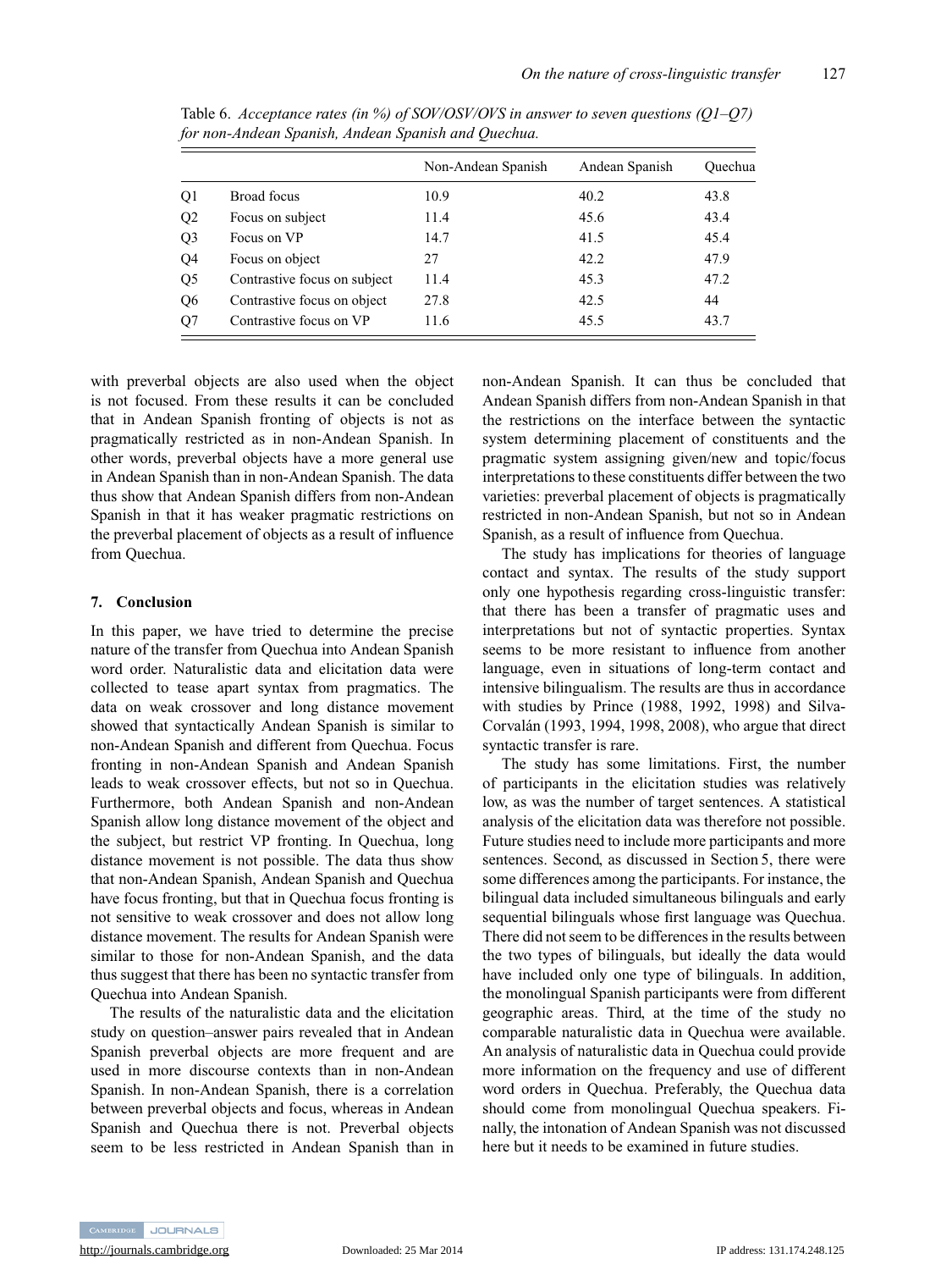## **Appendix. Figures**



Figure 1. Weak crossover.



Figure 2. Weak crossover.

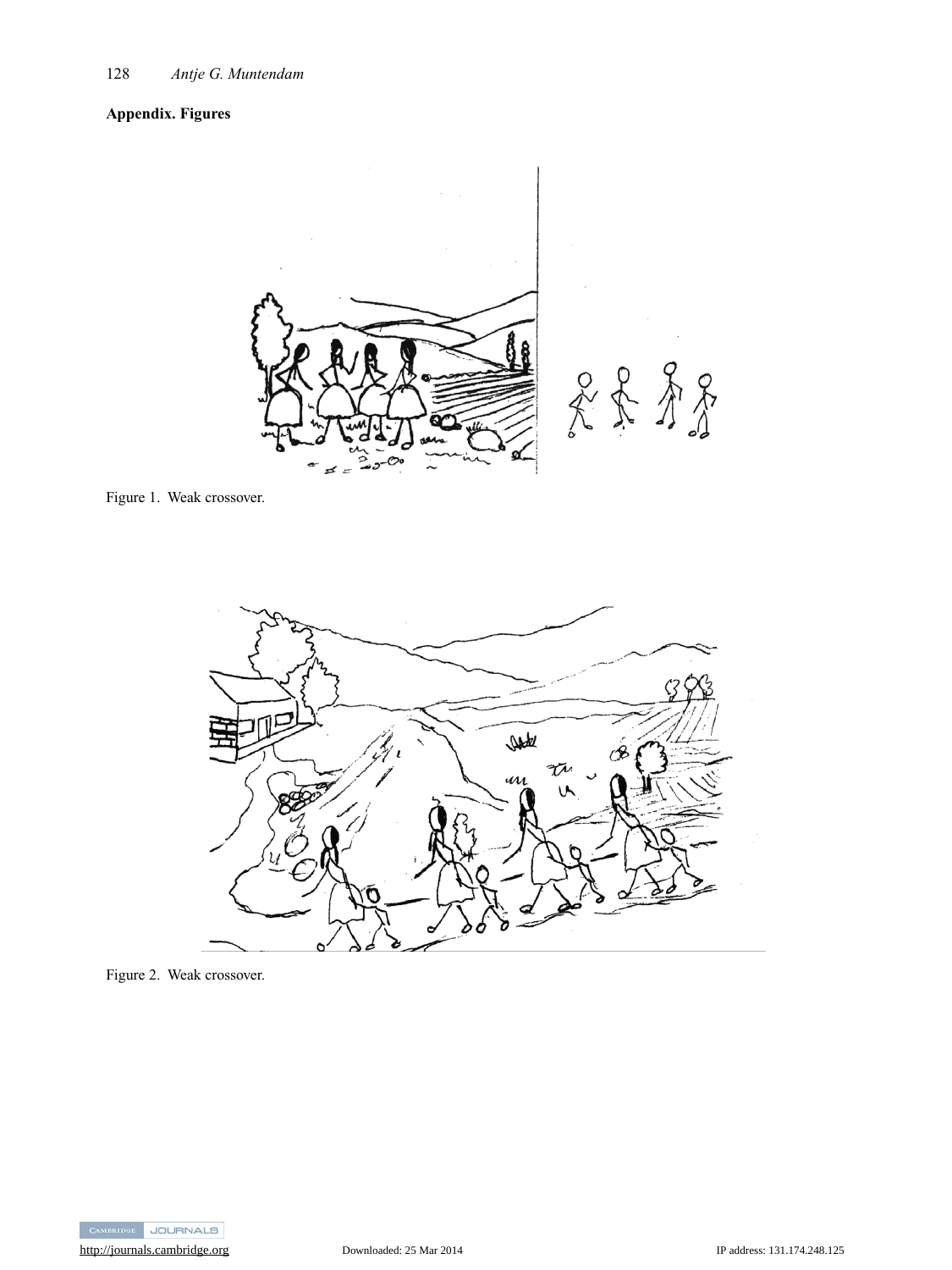

Figure 3. Long distance movement object.





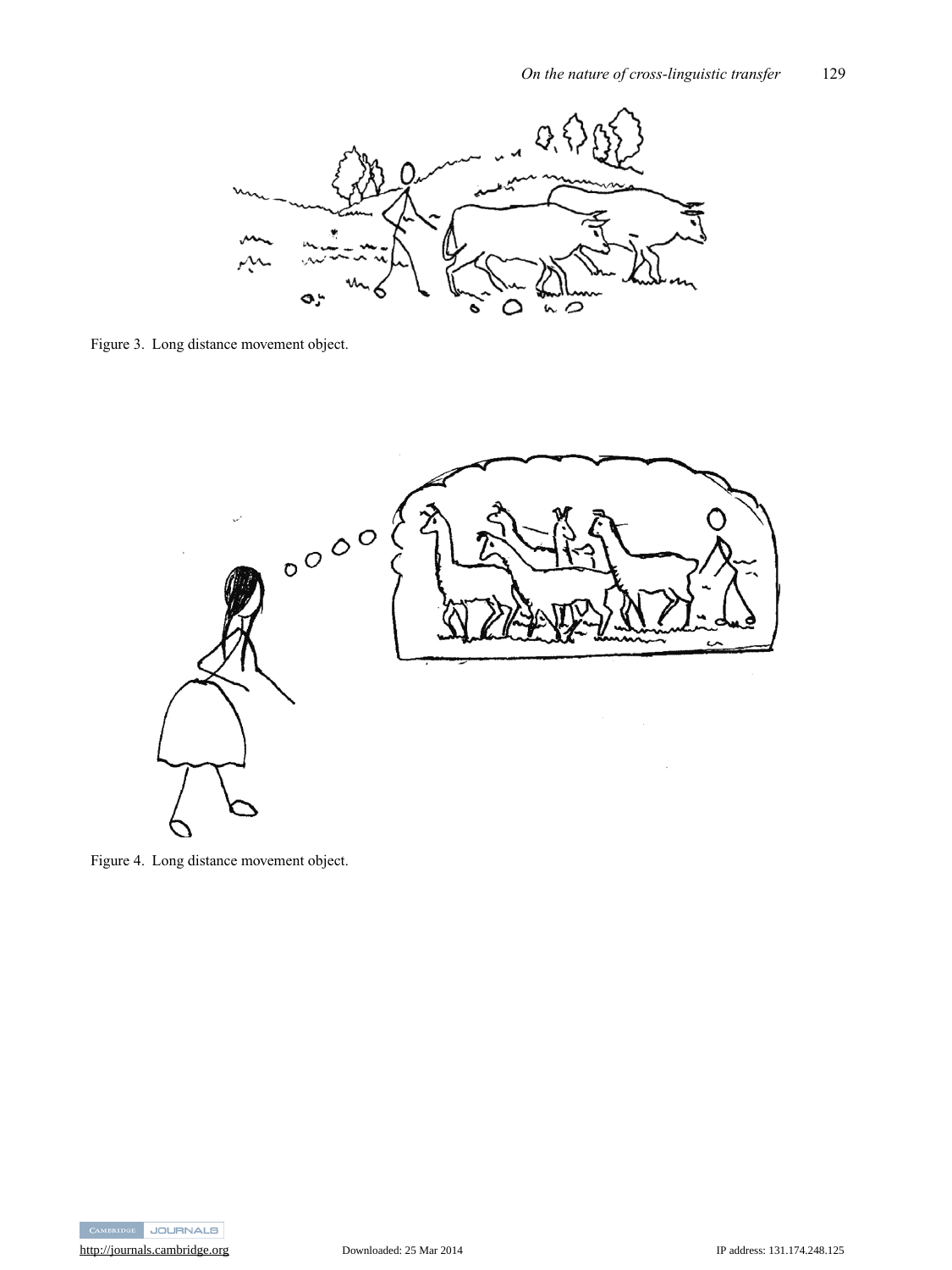

Figure 5. Question–answer pair.

#### **References**

- Adelaar, W. F. H., & Muysken, P. C. (2004). *The languages of the Andes*. Cambridge: Cambridge University Press.
- Bradshaw, J. (1979). Causative serial constructions and word order change in Papua New Guinea. Presented at the Annual Meeting of the Linguistic Society of America, Los Angeles.
- Camacho, J. (1999). From SOV to SVO: The grammar of interlanguage word order. *Second Language Research, 15 (2),* 115–132.
- Campbell, L. (1993). On proposed universals of grammatical borrowing. In H. Aertsen & R. Jeffers (eds.), *Historical linguistics 1989*, pp. 91–109. Amsterdam: John Benjamins.
- Cerrón-Palomino, R. (1987). *Lingüística quechua*. Cuzco, Peru: Centro de Estudios Rurales Andinos Bartolomé de las Casas.
- Chomsky, N. (1971). Deep structure, surface structure and semantic interpretation. In D. Steinberg & L. Jakobovits (eds.), *Semantics: An interdisciplinary reader in philosophy, linguistics and psychology*, pp. 183–217. Cambridge: Cambridge University Press.
- Cinque, G. (1993). A null theory of phrase and compound stress. *Linguistic Inquiry, 24 (2),* 239–297.
- Cole, P. (1982). *Imbabura Quechua*. Amsterdam: North-Holland.
- Cole, P., & Hermon, G. (1981). Subjecthood and islandhood: Evidence from Quechua. *Linguistic Inquiry, 12,* 1–30.
- Cusihuamán, A. (1976/2001). *Gramática quechua. Cuzco-Collao*. Cuzco, Peru: Centro de Estudios Rurales Andinos Bartolomé de las Casas.
- Escobar, A. M. (2000). *Contacto social y lingüístico. El español en contacto con el quechua en el Perú*. Lima, Peru: PUCP, Fondo Editorial.
- Faller, M. (2002). Semantics and pragmatics of evidentials in Cuzco Quechua. Ph.D. dissertation, Stanford University.
- Harris, A., & Campbell, L. (1995). *Historical syntax in crosslinguistic perspective*. Cambridge: Cambridge University Press.
- INEC [Instituto Nacional de Estadística y Censos]. (2001). *Censo de población 2001. Estudios socioeconómicos de la provincia del Cañar*. Quito: INEC.
- Instituto Nacional de Estadística. (2002). *Censo nacional de población y vivienda 2001. Cochabamba: resultados departamentales*. La Paz, Bolivia: Instituto Nacional de Estadística.
- Jackendoff, R. S. (1972). *Semantic interpretation in generative grammar*. Cambridge, MA: MIT Press.
- Kayne, R. S. (1994). *The antisymmetry of syntax*. Cambridge, MA: MIT Press.
- Klee, C. (1996). The Spanish of the Peruvian Andes: The influence of Quechua on Spanish language structure. In A. Roca & J. Jensen (eds.), *Spanish in contact: Issues in bilingualism*, pp. 73–91. Somerville, MA: Cascadilla Press.
- Labov, W. (1972). *Sociolinguistic patterns*. Philadelphia, PA: University of Pennsylvania Press.
- Lefebvre, C., & Muysken, P. C. (1983). Raising as move case. *The Linguistic Review, 2,* 161–210.
- Lefebvre, C., & Muysken, P. C. (1988). *Mixed categories: Nominalizations in Quechua*. Dordrecht: Kluwer.
- Martínez Parra, R. (1999). *La fábula quechua*. Lima, Peru: Editorial San Marcos.
- Muntendam, A. (2008a). Crosslinguistic influence in Andean Spanish: Word order and focus. In M. Bowles, R. Foote, S. Perpiñán, & R. Bhatt (eds.), *Selected proceedings of the 2007 Second Language Research Forum*, pp. 44–57. Somerville, MA: Cascadilla Press.
- Muntendam, A. (2008b). Transfer in the C-domain: Word order and focus in Andean Spanish. In H. Chan, H. Jacob & E. Kapia (eds.), *Proceedings of the 32nd Annual Boston University Conference on Language Development*, pp. 311–322. Somerville, MA: Cascadilla Press.
- Muntendam, A. (2009). Linguistic transfer in Andean Spanish: Syntax or pragmatics? Ph.D. dissertation, University of Illinois at Urbana–Champaign.
- Muysken, P. C. (1984). The Spanish that Quechua speakers learn: L2 learning as norm-governed behavior. In R. Andersen (ed.), *Second languages: A crosslinguistic perspective*, pp. 101–119. Rowley, MA: Newbury House.
- Muysken, P. C. (1995). Focus in Quechua. In K. É. Kiss (ed.), *Discourse configurational languages*, pp. 375–393. New York & Oxford: Oxford University Press.
- Neeleman, A., & Reinhart, T. (1998). Scrambling and the PF interface. In M. Butt & W. Geuder (eds.), *The projection of arguments: Lexical and compositional factors*, pp. 309– 353. Stanford, CA: CSLI Publications.
- Ocampo, F. (1994). The word order of two-constituent constructions in spoken Spanish. In P. Downing & M. Noonan (eds.), *Word order in discourse*, pp. 425–447. Amsterdam & Philadelphia, PA: John Benjamins.
- Ocampo, F., & Klee, C. (1995). Spanish OV/VO word-order variation in Spanish–Quechua bilingual speakers. In C. Silva-Corvalán (ed.), *Spanish in four continents: Studies in language contact and bilingualism*, pp. 71–82. Washington, DC: Georgetown University Press.
- O'Rourke, E. (2005). Intonation and language contact: A case study of two varieties of Peruvian Spanish. Ph.D. dissertation, University of Illinois at Urbana–Champaign.
- Parker, G. (1969). *Ayacucho Quechua grammar and dictionary*. The Hague: Mouton.
- Prince, E. (1988). On pragmatic change: The borrowing of discourse functions. *Journal of Pragmatics, 12,* 505–518.



<http://journals.cambridge.org> Downloaded: 25 Mar 2014 IP address: 131.174.248.125